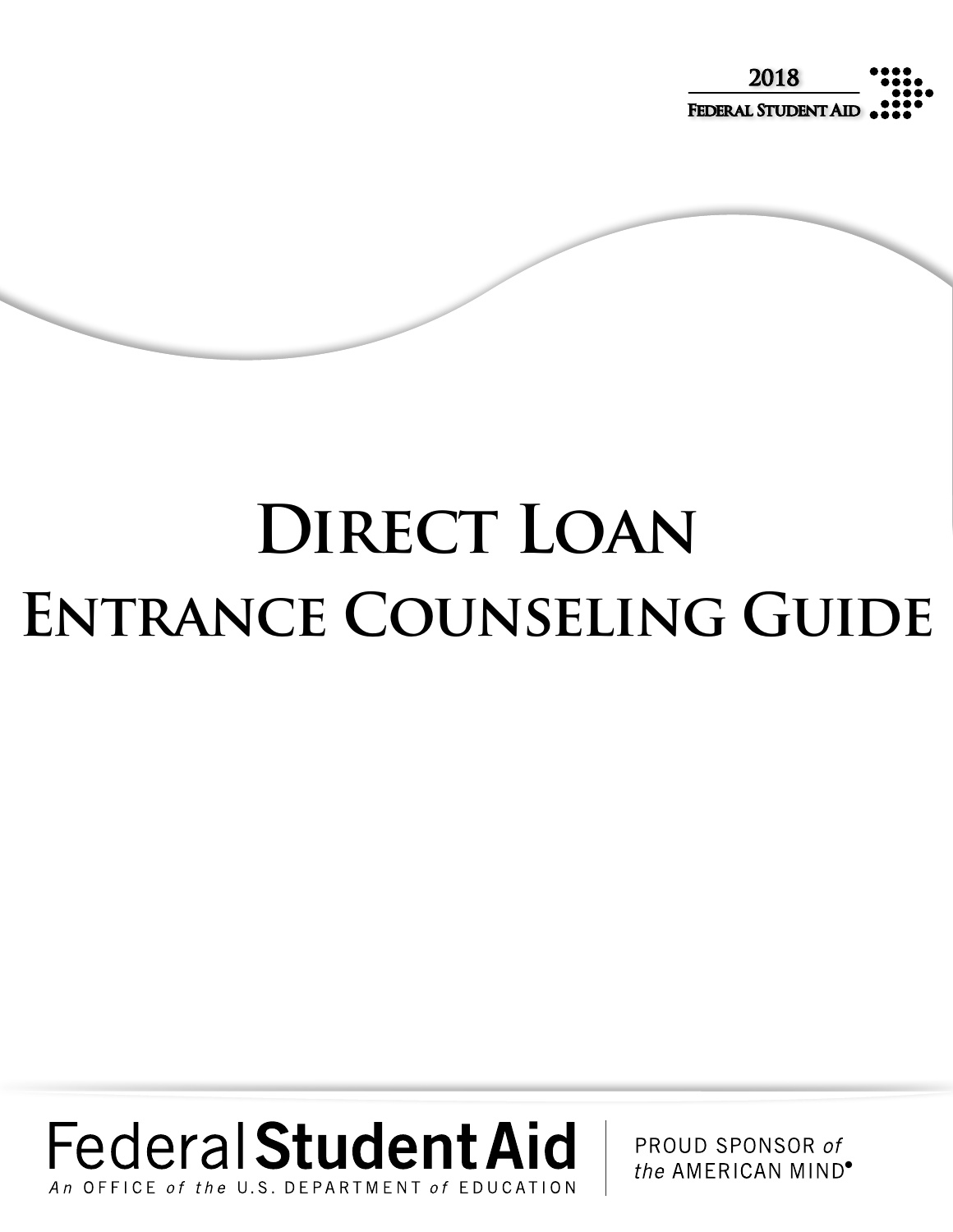#### **U.S. Department of Education** Betsy DeVos *Secretary*

#### **Federal Student Aid** James Manning *Acting Chief Operating Officer*

Federal Student Aid, an office of the U.S. Department of Education, ensures that all eligible Americans benefit from federal financial assistance—grants, loans and work-study programs for education beyond high school. By championing the promise of post secondary education, we uphold its value as a force for greater inclusion in American society and for the continued vitality of America as a nation.



# **Need More Information, or Have a Comment?**

If you are a borrower with questions about the Direct Loan Program or your Direct Loans, you should contact your loan servicer, or the websites or the offices described in the content of this publication.

> If you have general questions about the federal student aid programs, you may call the Federal Student Aid Information Center (FSAIC) at

1-800-4-FED-AID (1-800-433-3243), **TTY (for the hard of hearing) 1-800-730-8913,** Locations without access to 800 numbers 1-334-523-2691.

You can email FSAIC at studentaid@ed.gov.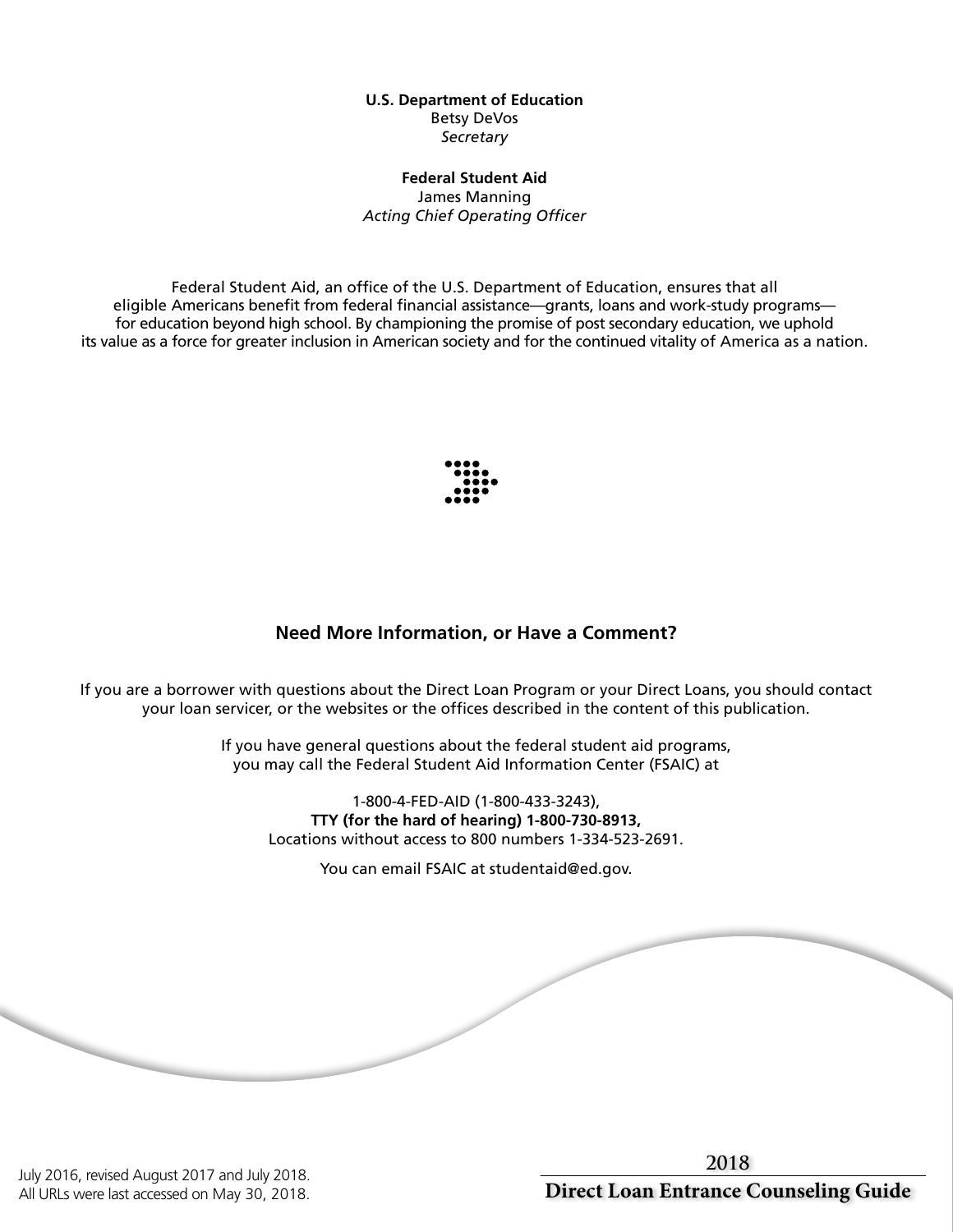# **CONTENTS**

| Chart: Periods When Interest Accrues on Direct Subsidized Loans and                  |  |
|--------------------------------------------------------------------------------------|--|
|                                                                                      |  |
|                                                                                      |  |
| Chart: Do Changes in My Student Status Affect My Paying the Interest That Accrues on |  |
|                                                                                      |  |
|                                                                                      |  |
|                                                                                      |  |
|                                                                                      |  |
|                                                                                      |  |
|                                                                                      |  |
|                                                                                      |  |
| Allowing Your Loan to Become Delinquent or To Go Into Default Can Have Negative      |  |
|                                                                                      |  |
|                                                                                      |  |
|                                                                                      |  |
|                                                                                      |  |
|                                                                                      |  |
|                                                                                      |  |
|                                                                                      |  |
|                                                                                      |  |
|                                                                                      |  |
|                                                                                      |  |
|                                                                                      |  |
|                                                                                      |  |
|                                                                                      |  |
|                                                                                      |  |

 $\overline{\phantom{a}}$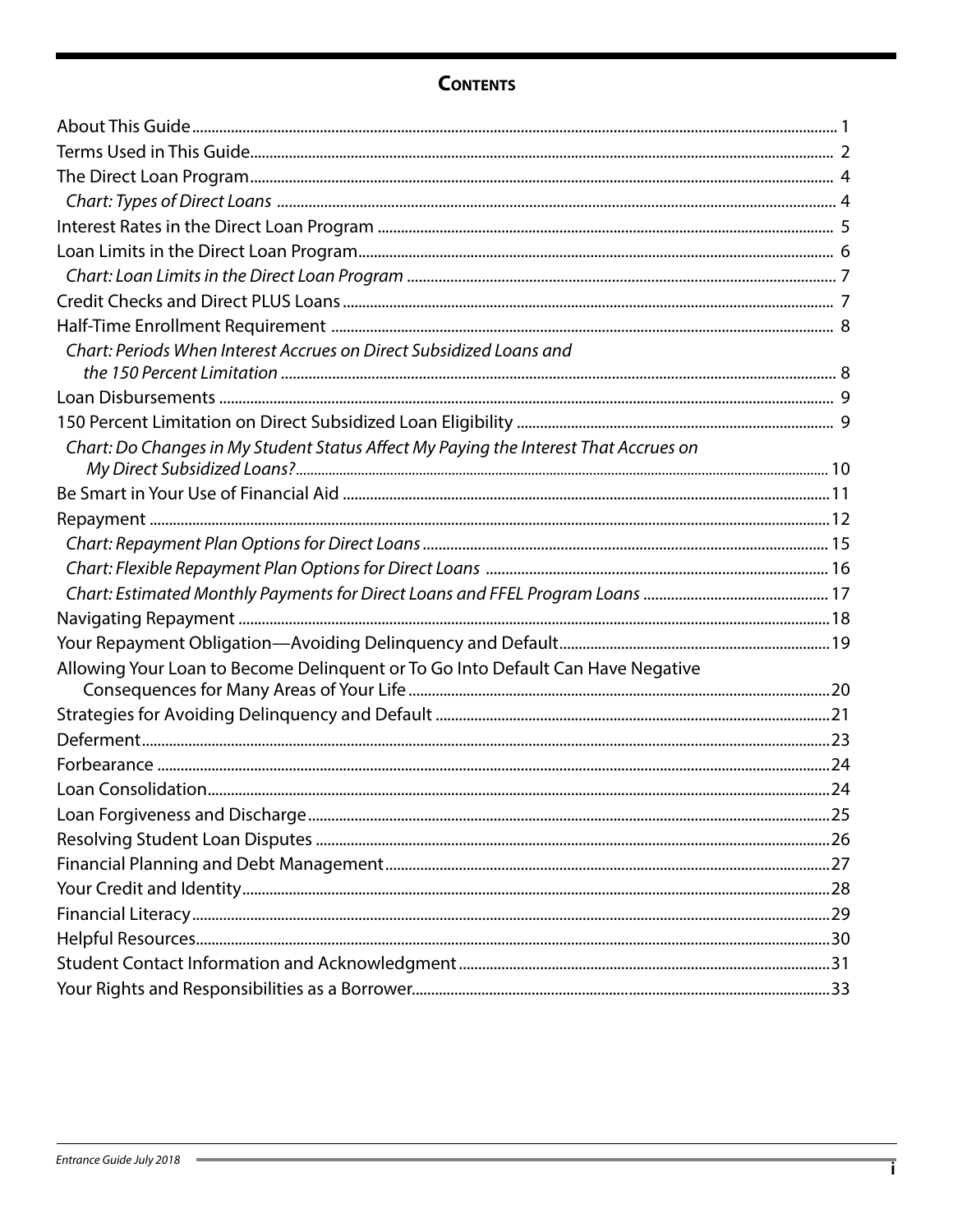**Keep this publication and all other documents you receive associated with your Direct Loan in a safe place. You will need to refer to them as you progress in and complete your postsecondary education.** 

# **Important!**

**You never have to pay for help with your student loans**.

Free assistance with managing your loans is provided by your federal loan servicer.

There is a growing number of so-called commercial student loan debt relief companies that claim to offer assistance in managing your federal student loans for a fee. Despite what these companies claim, there's nothing a student loan debt relief company can do for you that you can't do yourself for free with the assistance of your federal loan servicer.

If you ever need assistance, the Department of Education and our federal loan servicers will help you at no cost!

For more information on avoiding loan scams, go to **https://StudentAid.ed.gov/sa/repay-loans/avoiding-loan-scams**.

If you're having problems managing your student loans, contact your federal loan servicer or the Federal Student Aid (FSA) Ombudsman Group.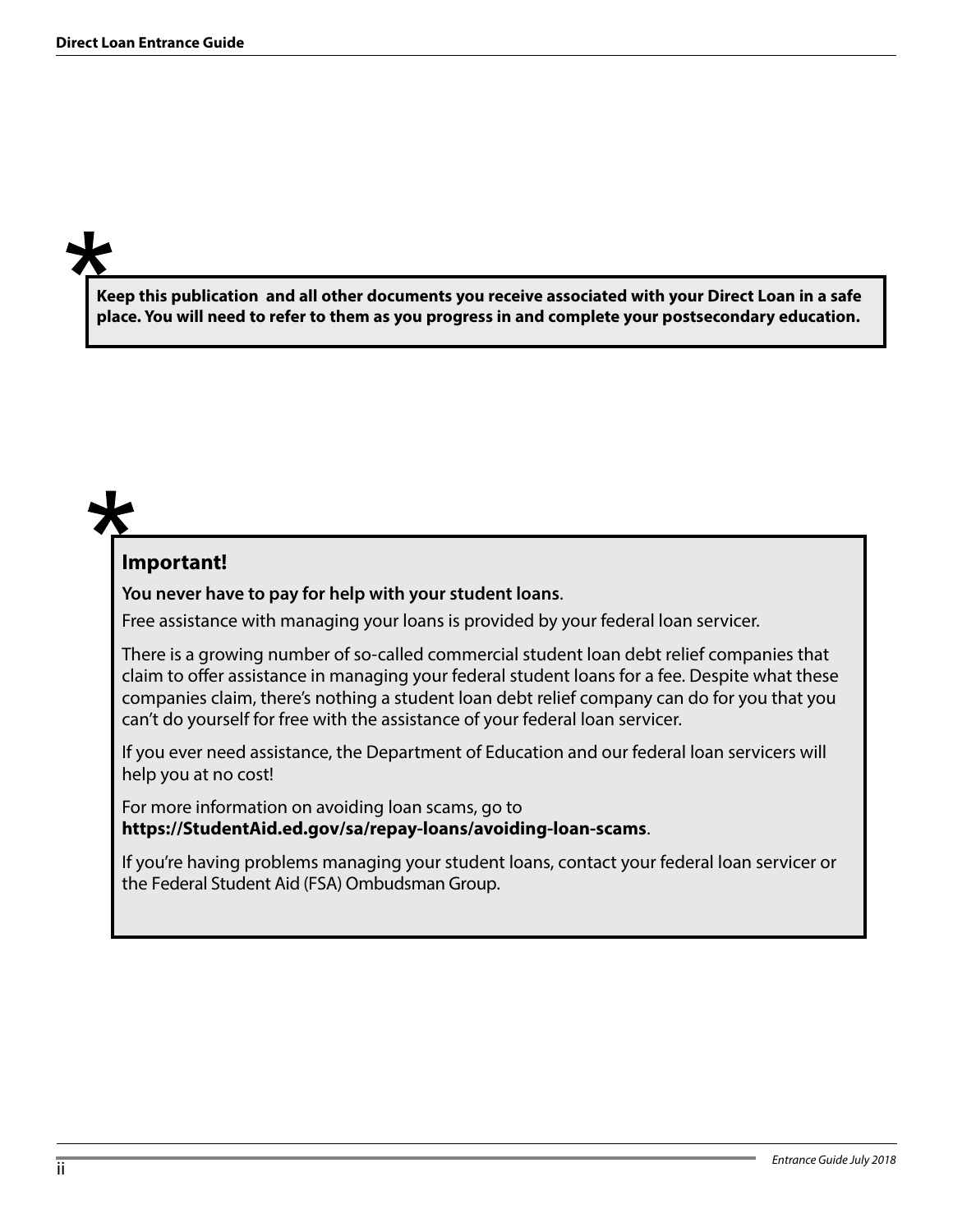# **About This Guide**

The *Direct Loan Entrance Counseling Guide* provides an overview of the William D. Ford Federal Direct Loan (Direct Loan) Program including information you'll need to successfully repay the federal student loans that you'll be receiving to help pay for your college costs. For additional information about many of the topics covered in this guide, see your Master Promissory Note (MPN) or your copy of the Borrower's Rights and Responsibilities Statement that accompanied your MPN.

You can find this statement by going to **https:// StudentLoans.gov/myDirectLoan/whatYouNeed.action?page=mpn**  logging in, scrolling down the page, and selecting either the PDF version of the Master Promissory Note (MPN) for Direct Subsidized or Unsubsidized Loans, or the PDF version of the Federal Direct PLUS Loan Master Promissory Note (MPN) for a graduate/professional student.

# *What is Entrance Counseling?*

If you have not previously received a Direct Loan or Federal Family Education Loan (FFEL), the federal government requires you to complete entrance counseling to ensure that you understand the responsibilities and obligations you are assuming. You must complete entrance counseling before you can receive the proceeds of your first Direct Loan.

If you are completing entrance counseling to borrow a loan as an undergraduate student, then the entrance counseling will fulfill counseling requirements for Direct Subsidized Loans and Direct Unsubsidized Loans. If you are completing entrance counseling to borrow a loan as a graduate or professional student, the entrance counseling will fulfill counseling requirements for Direct Unsubsidized Loans and Direct PLUS loans.

# *Who should complete entrance counseling?*

Federal law requires entrance counseling for students who have not previously received a subsidized or unsubsidized loan or PLUS loan (graduate/professional students only) under the Direct Loan Program or Federal Family Education Loan (FFEL) Program.

# *What information do I need to complete entrance counseling?*

- a verified FSA ID:
- ◆ the name of your school and the tuition, fees, and other charges you will be paying this year; You can find this information on your student account at your school. Your school's student accounts office (often called the bursar's office) can provide you with a paper copy of your student account or tell you how to view it online.
- ◆ the letter you may have received from your school's financial aid office informing you of the financial aid it is offering you. (It is often called an award letter); and
- ◆ details on your income, financial aid, and living expenses.

#### *How does one complete entrance counseling?*

You must complete the Direct Loan Entrance Counseling online at **https://StudentLoans.gov/myDirectLoan/index.action.**  Your school may have alternate entrance counseling requirements. Check with your school's financial aid office to be sure that the counseling available on this website satisfies its requirements for entrance counseling.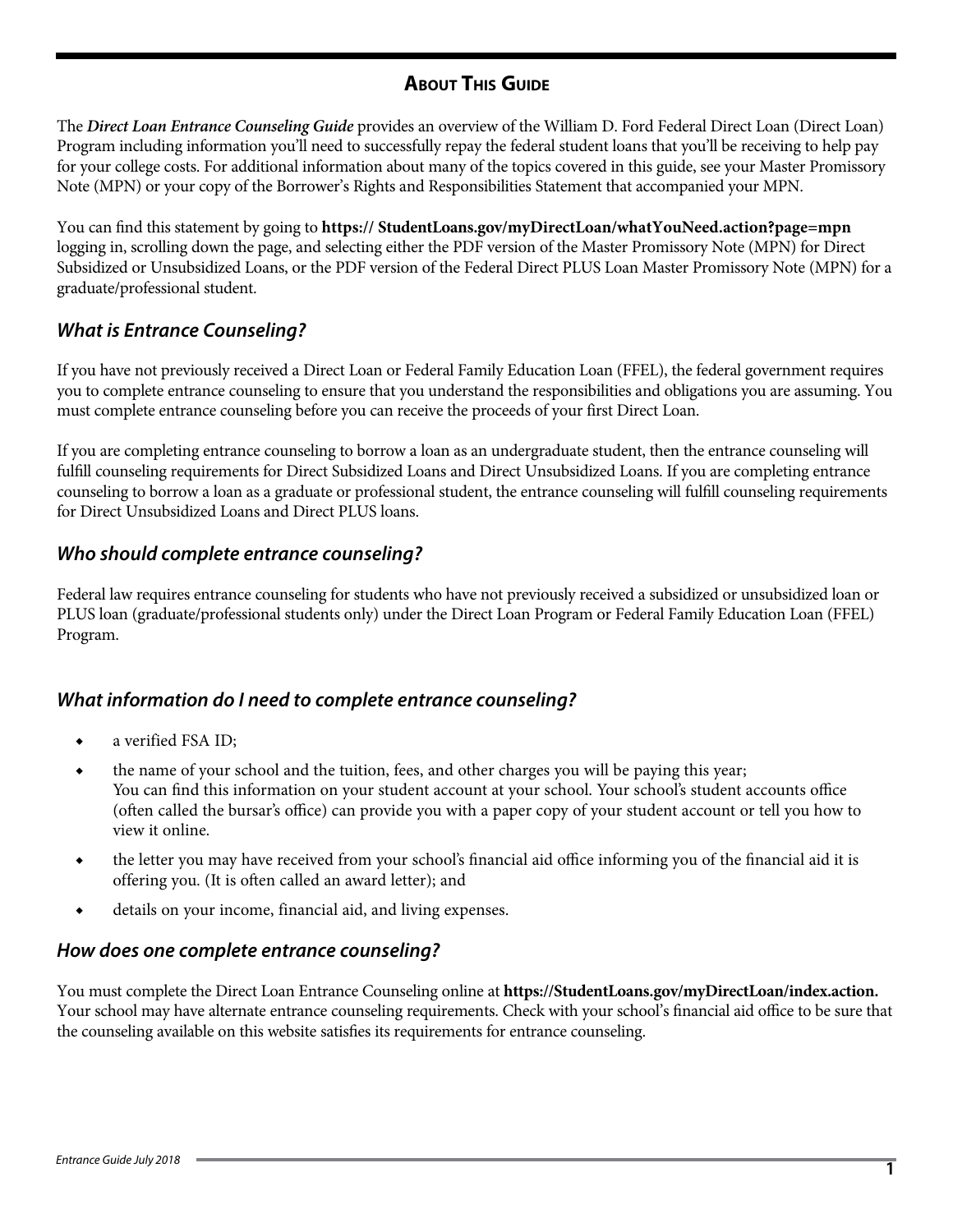# **Terms Used in This Guide**

**Note**: Throughout this guide, the words "we," "us," and "our" refer to the U.S. Department of Education. You will also frequently encounter the words "loan holder," "loan servicer," and "Master Promissory Note." To assist you, we provide the definitions for those and other terms within this publication.

You can find an expanded glossary of terms at **https://StudentAid.ed.gov/sa/glossary**.

*Acceleration*—Demand for immediate repayment of your entire federal student loan. The entire unpaid amount of your federal student loan becomes due and payable if you

- ◆ receive loan money, but don't enroll at least half-time at the school that determined you were eligible to receive the federal student loan;
- use your loan money to pay for anything other than expenses related to your education at the school that determined you were eligible to receive the federal student loan;
- make a false statement that causes you to receive a federal loan that you're not eligible to receive; or
- ◆ default on your federal student loan.

*Aggregate Loan Limit—*A limit on the total amount of FFEL or Direct Subsidized Loans and/or Unsubsidized Loans that you may borrow for undergraduate and graduate study. If the total amount you receive over the course of your education reaches the aggregate loan limit, you will not be eligible to receive additional loans. However, if you repay some of your loans to bring your outstanding loan debt below the aggregate loan limit, you could then borrow again, up to the amount of your remaining eligibility under the aggregate loan limit.

*Annual Percentage Rate (APR)—*The actual yearly cost of borrowing money reflected as a percentage rate*.*

*Capitalized Interest (Capitalization)—*Unpaid interest that has been added to the principal balance of a federal student loan. Future interest is charged on the increased principal balance, and this may increase the amount of your monthly payment and the total amount you repay over the life of the federal student loan.

*Federal Student Loan—*In this guide, loans made under the Direct Loan Program, Federal Perkins Loan Program, and the Federal Family Education Loan (FFEL) Program.

# **FSA ID**

The FSA ID, composed of a username and password, is used to log in to certain U.S. Department of Education websites and to electronically sign the FAFSA® form.

You created your FSA ID when you completed and electronically signed the FAFSA® form that you used to establish your eligibility for federal student aid. Your Direct Loan is one part of that aid.

*Grace Period—*A period of time (generally six months) after you graduate or drop below half-time enrollment during which you are not required to make payments. The repayment period for your loan begins after the end of the grace period.

*Interest—*The cost of borrowing money. Interest is calculated as a percentage of the outstanding (unpaid) principal balance.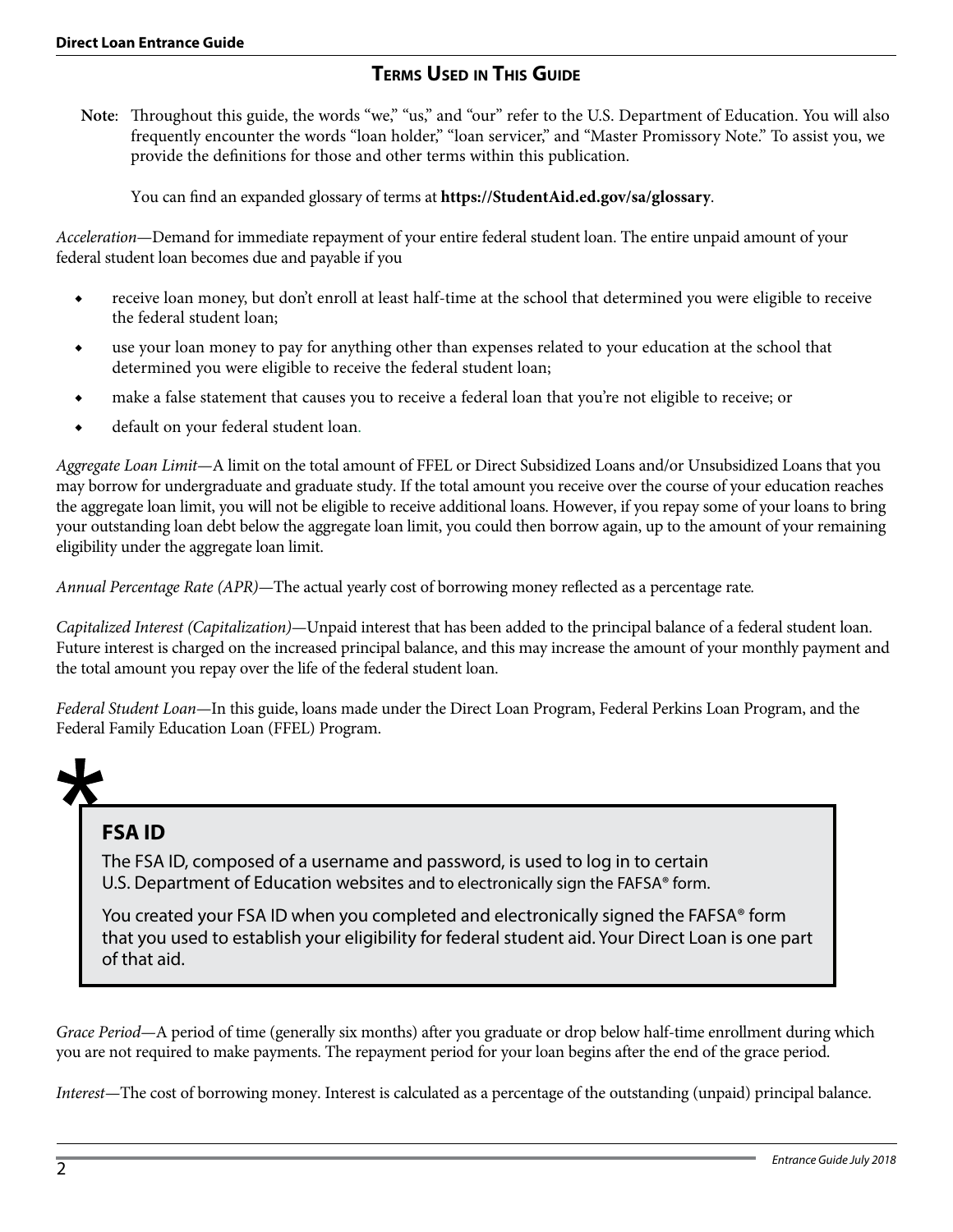*Loan Discharge (Cancellation)—*The elimination of a loan debt under certain limited circumstances.

*Loan Forgiveness—*The elimination of a loan debt under one or more of the various Direct Loan forgiveness programs.

*Loan Holder*—The U.S. Department of Education is your loan holder. Your loan servicer will be different than your loan holder (see below).

*Loan Servicer*—An entity that collects payments on a federal student loan, responds to customer service inquiries, and performs other administrative tasks associated with maintaining a loan on behalf of a loan holder. A loan servicer performs all servicing tasks on behalf of the U.S. Department of Education. A current listing of federal loan servicers for federally held loans made through the Direct Loan Program can be found at **https://StudentAid.ed.gov/sa/repay-loans/understand/servicers**.

# **Identifying Your Loan Servicer**

You can identify the servicer for your new Direct Loan (and any subsequent Direct Loans) by going to the National Student Loan Data System (NSLDS) website at **www.nslds.ed.gov/nslds\_SA/**, and logging in with your FSA ID. The site will open to your Financial Aid History Page. Select one of your loans to see the loan detail. In the section labeled "Make a Payment" you'll find the loan servicer for that specific loan.

*Principal*—The loan amount you borrow plus any capitalized interest

*Promissory Note*—A legally binding agreement that contains the terms and conditions of the loans made under the note. Most federal student loans are made under a Master Promissory Note (MPN).



# **Master Promissory Note (MPN)**

An MPN is a binding legal document that you must sign before receiving your first Direct Loan. The same MPN can be used to make one or more loans for one or more academic years (up to 10 years). Therefore, if you leave school and return, you may be able to receive additional loans without signing a new MPN. An MPN lists the terms and conditions under which you agree to repay the loan and explains your rights and responsibilities as a borrower. It's important to read your MPN and keep it in a safe place because you'll need to refer to it later when you begin repaying your loan or at other times when you need information about provisions of the loan, such as deferment or forbearance.

# **Remember!**

For each federal student loan that you receive under an MPN, you'll receive a disclosure statement that provides specific information about that loan, including the loan amount, loan fees, and the expected disbursement dates and amounts. Other disclosures will be provided to you throughout the loan process.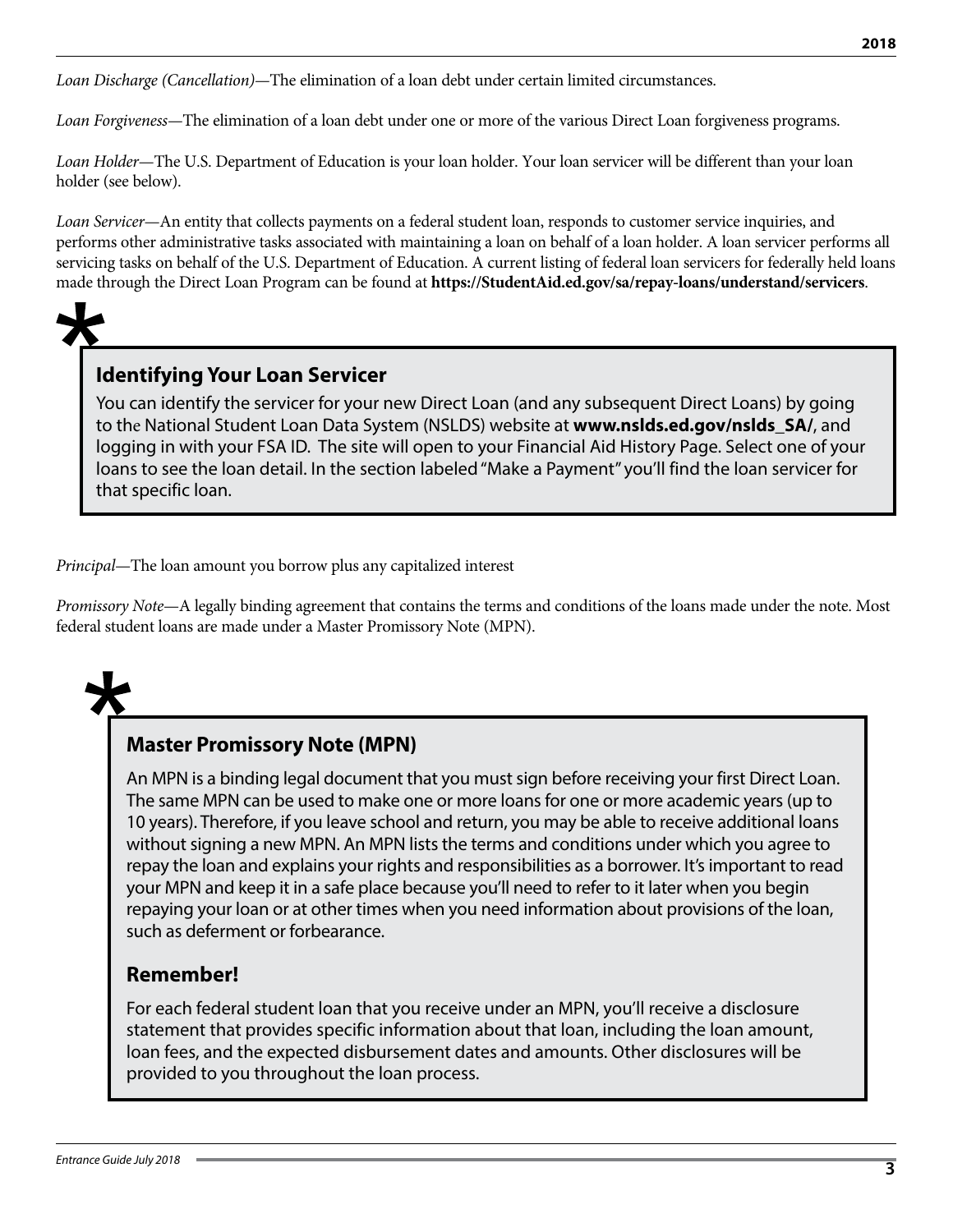# **The Direct Loan Program**

Through the Direct Loan Program, the U.S. Department of Education provides the following loans to eligible students at participating schools:

- ◆ Direct Subsidized Loans,
- ◆ Direct Unsubsidized Loans,
- ◆ Direct PLUS loans, and
- ◆ Direct Consolidation Loans.

You may receive more than one type of loan under the Direct Loan Program. Each loan type has its own terms and conditions, such as interest rates.

You repay your Direct Loan to the U.S. Department of Education.

|                                                   |                                                                                                                                   | <b>Types of Direct Loans</b><br>(Excluding Consolidation Loans)     |                                                                                                                                                                                                                                                                                                                                                                                                                                  |
|---------------------------------------------------|-----------------------------------------------------------------------------------------------------------------------------------|---------------------------------------------------------------------|----------------------------------------------------------------------------------------------------------------------------------------------------------------------------------------------------------------------------------------------------------------------------------------------------------------------------------------------------------------------------------------------------------------------------------|
|                                                   | <b>Direct</b><br><b>Subsidized Loans</b>                                                                                          | <b>Direct</b><br><b>Unsubsidized Loans</b>                          | <b>Direct</b><br><b>PLUS Loans</b>                                                                                                                                                                                                                                                                                                                                                                                               |
| Who may receive<br>this loan?                     | Undergraduate students with financial<br>need                                                                                     | All students                                                        | PLUS loans are federal loans that graduate or<br>professional students and parents of dependent under-<br>graduate students can use to help pay for college or<br>career school.<br>PLUS loans can help pay for education expenses not<br>covered by other financial aid.                                                                                                                                                        |
|                                                   |                                                                                                                                   |                                                                     |                                                                                                                                                                                                                                                                                                                                                                                                                                  |
| When does the<br>government pay<br>my interest? 1 | While you are enrolled, and for six<br>months after you graduate or drop below<br>half-time enrollment                            | You pay all interest charged over<br>the course of your loan term.  | You pay all interest charged over the course of your loan<br>term.                                                                                                                                                                                                                                                                                                                                                               |
|                                                   | Deferment periods                                                                                                                 |                                                                     |                                                                                                                                                                                                                                                                                                                                                                                                                                  |
|                                                   | During certain periods of repayment<br>under the Income-Based Repayment,<br>Pay As You Earn, and Revised Pay As You<br>Earn plans |                                                                     |                                                                                                                                                                                                                                                                                                                                                                                                                                  |
| When must I<br>begin making<br>payments?          | Six months after you graduate or drop<br>below half-time enrollment                                                               | Six months after you graduate or<br>drop below half-time enrollment | Most PLUS loans require you to start making payments<br>six months after you leave school or drop below half-<br>time enrollment. Graduate and professional student<br>borrowers with Direct and FFEL PLUS loans that were<br>first disbursed on or after July 1, 2008, receive an<br>automatic deferment while in school and a six-month<br>deferment after they graduate, leave school, or drop<br>below half-time enrollment. |

<sup>1</sup> If you are a borrower whose first loan is made on or after July 1, 2013, and you exceed the limits described in *150 Percent Limitation on Direct Subsidized Loan Eligibility*on page 9 of this guide, you (instead of the government) may become responsible for paying the interest that accrues on your Direct Subsidized Loans during all periods.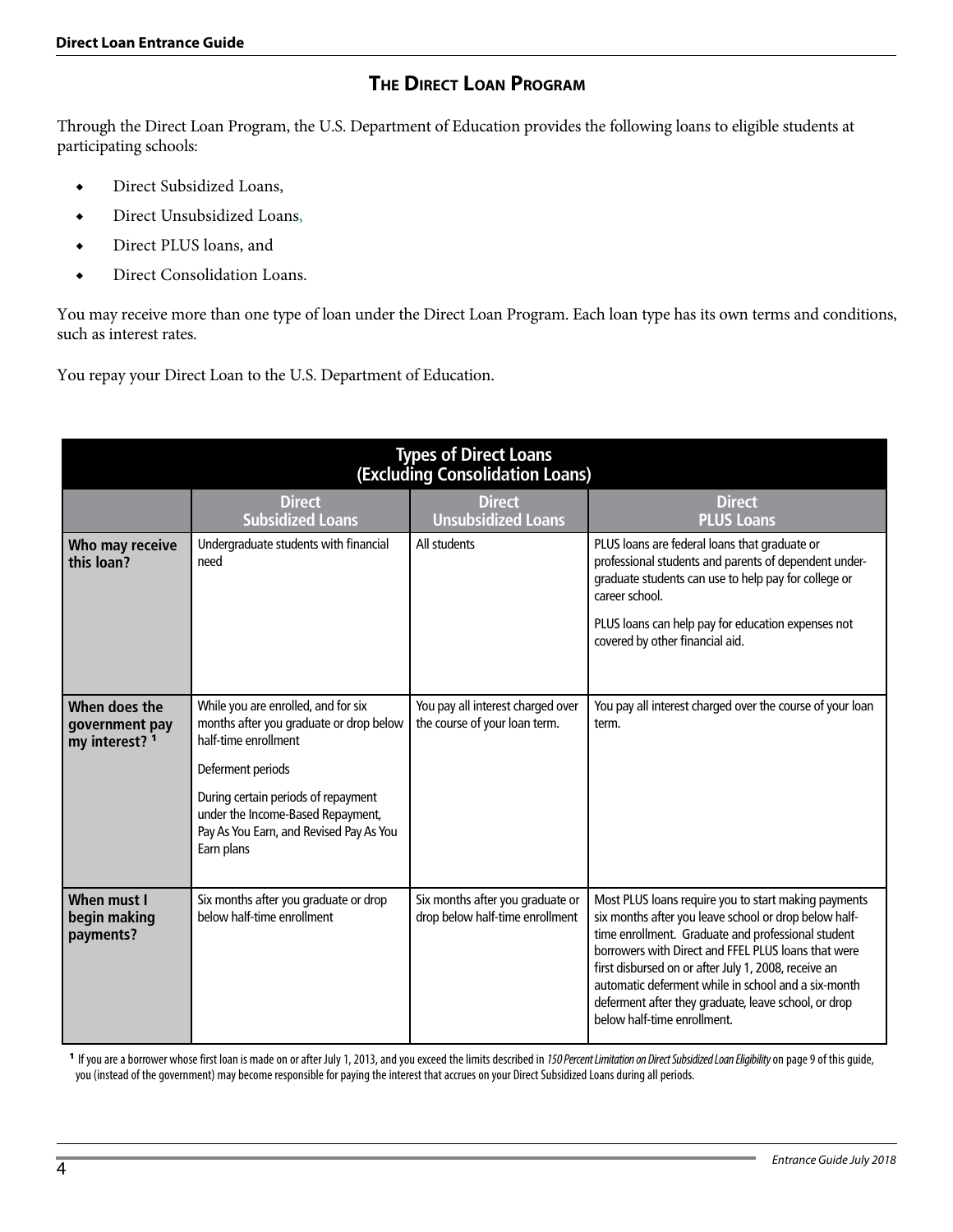# **Interest Rates in the Direct Loan Program**

The interest rates on Direct Subsidized Loans, Direct Unsubsidized Loans, and Direct PLUS loans are fixed rates that are calculated each year in accordance with formulas specified in the laws and regulations that set the terms and conditions of Direct Loans.

When the rates are calculated, they apply to all loans for which the first disbursement (when funds are posted to your account or delivered to you) is made during the period beginning on July 1 of one year and ending on June 30 of the following year. Each loan you receive over the course of your education may have a different fixed interest rate, depending on when the loan is first disbursed, the loan type, and whether you are an undergraduate student or a graduate or professional student.

Each type of loan has a maximum fixed interest rate (or cap). The maximum interest rates are

- ◆ 8.25% on Direct Subsidized Loans made to undergraduates<sup>1</sup> and Direct Unsubsidized Loans made to undergraduates;
- 9.50% on Direct Unsubsidized Loans made to graduate students; and
- 10.50% on Direct PLUS loans made to graduate and professional students, and parents of dependent undergraduate students.

**<sup>1</sup>**Graduate and professional students are not eligible for Direct Subsidized Loans.



# **How Interest Accrues**

Direct Loans are "simple daily interest" loans. This means that interest accrues daily. The amount of interest that accrues per day is calculated by dividing the interest rate on your loan (as a decimal) by the number of days in a year, and then multiplying that by the outstanding principal balance of the loan.

For example, on a \$10,000 Direct Unsubsidized Loan with a 6.8% interest rate, the amount of interest that accrues per day while the loan has an outstanding balance of \$10,000 is \$1.86, calculated as follows:

(0.068 / 365) **X** \$10,000 = \$1.86

# **How You Can Find the Interest Rates on Your Loans**

You can find the interest rates for your Direct Loans by going to the National Student Loan Data System (NSLDS) website at **www.nslds.ed.gov/nslds\_SA/** and logging in with your FSA ID. The site will open to your Financial Aid History page and you will see a record of the loans you've received. By selecting one of the loans, you will be able to see the loan detail, including the interest rate for that loan.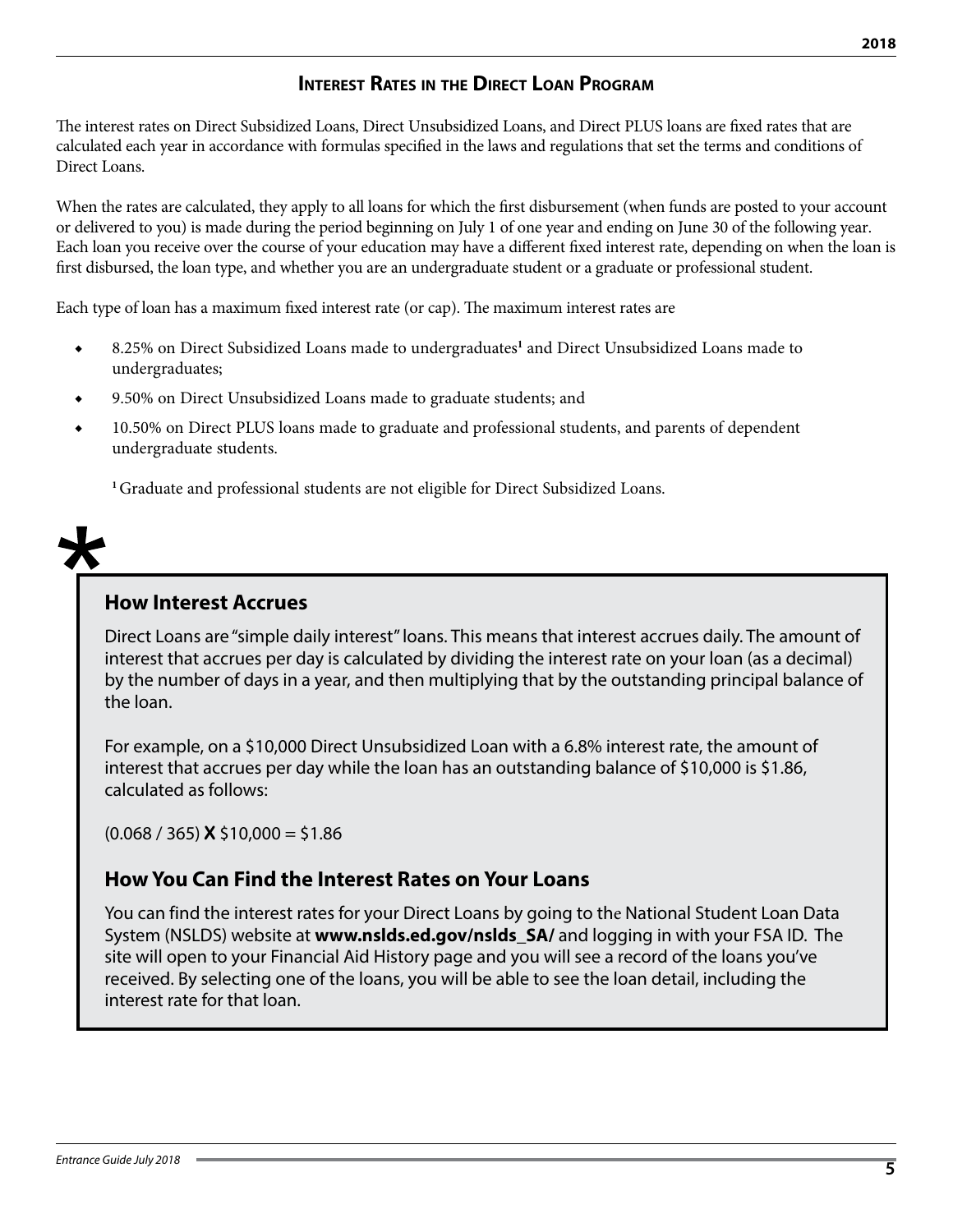# **Loan Limits in the Direct Loan Program**

### *Subsidized and Unsubsidized Loan Limits*

For Direct Subsidized Loans and Direct Unsubsidized Loans, there are limits on the maximum amount you may borrow for an academic year (annual loan limits) and the maximum amount you may borrow in total for undergraduate and graduate study (aggregate loan limits).

The actual loan amount you are eligible to receive is determined by your school and is based on your academic year, grade level, whether you are dependent or independent, and other factors, such as

- ◆ the length of your program,
- ◆ your cost of attendance,
- ◆ your Expected Family Contribution (EFC),
- ◆ other financial aid you receive, and
- your remaining eligibility under the annual and aggregate loan limits.

If you're an undergraduate student, your annual loan limit will include both any Direct Subsidized Loans and Direct Unsubsidized Loans you receive for the same academic year period.

#### *Direct PLUS Loans and Loan Limits*

Direct PLUS loans don't have fixed limits.

You can borrow up to the cost of attendance at the school you're attending, minus all other financial assistance you receive. Your school will determine the actual Direct PLUS Loan amount that you are eligible to receive.



# **Direct PLUS Loans and Eligibility for Other Financial Aid**

A Direct PLUS Loan can affect your eligibility for other financial aid. Before applying for a Direct PLUS Loan, ask your school's financial aid office about federal grants and work-study, state and private grants and scholarships, and Direct Subsidized Loans and Direct Unsubsidized Loans.

# **Remember!**

If you're a graduate or professional student, use Direct Unsubsidized Loans first, then use Direct PLUS loans, if needed. Direct Unsubsidized Loans offer the following advantages over Direct PLUS loans:

- Lower interest rates
- Lower fees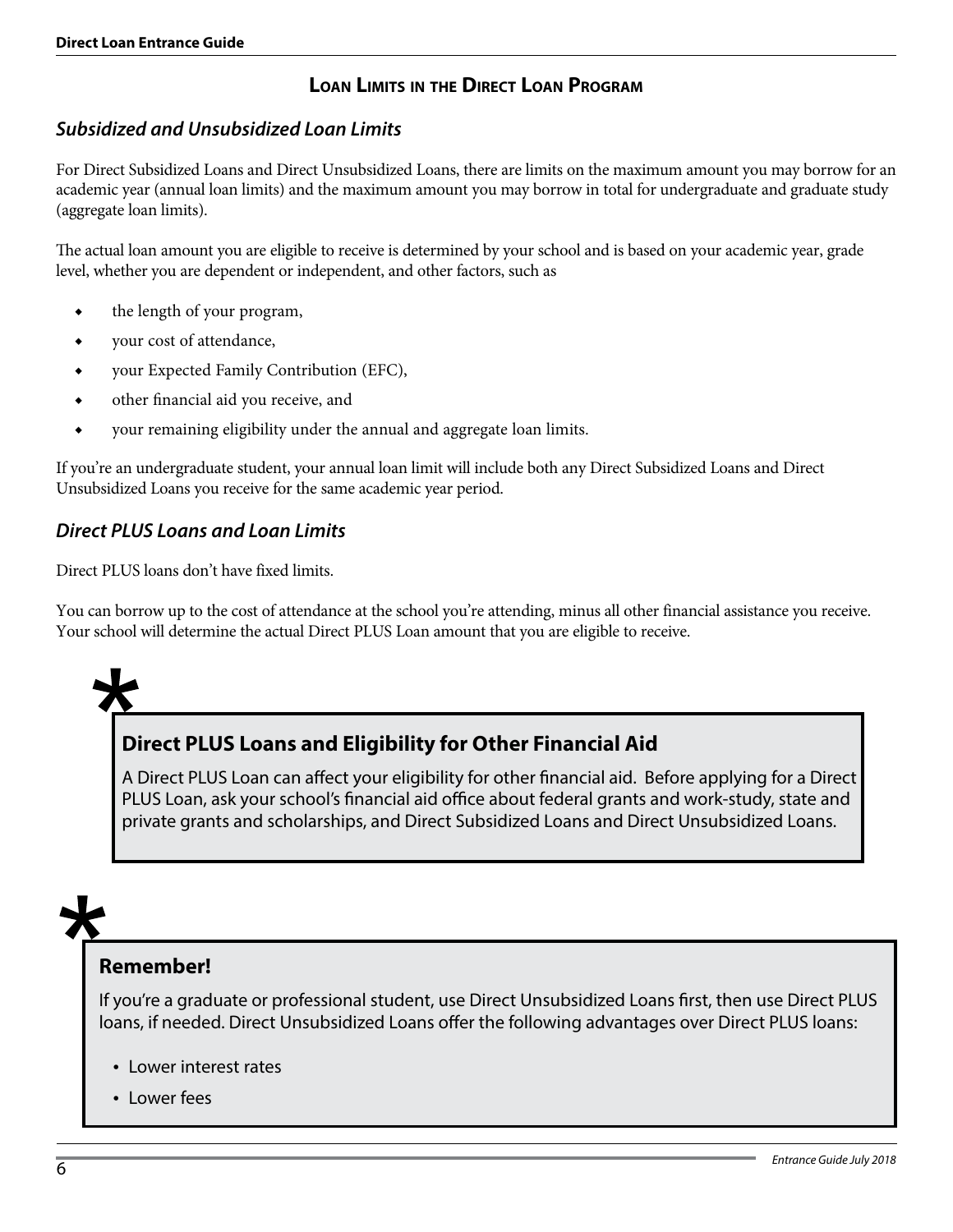| Loan Limits in the Direct Loan Program                                    |                                                                                                        |                                                                                                                                                               |  |  |  |  |
|---------------------------------------------------------------------------|--------------------------------------------------------------------------------------------------------|---------------------------------------------------------------------------------------------------------------------------------------------------------------|--|--|--|--|
| <b>Academic Year</b>                                                      | <b>Dependent Students (except students</b><br>whose parents are unable to obtain<br><b>PLUS loans)</b> | Independent Students (and dependent under-<br>graduate students whose parents are unable to<br>obtain PLUS loans)                                             |  |  |  |  |
| <b>First-Year Undergraduate</b><br><b>Annual Loan Limit</b>               | \$5,500 Wo more than \$3,500 of this amount<br>may be in subsidized loans.                             | \$9,500—No more than \$3,500 of this amount may be in<br>subsidized loans.                                                                                    |  |  |  |  |
| Second-Year Undergraduate<br><b>Annual Loan Limit</b>                     | \$6,500-No more than \$4,500 of this<br>amount may be in subsidized loans.                             | \$10,500-No more than \$4,500 of this amount may be<br>in subsidized loans.                                                                                   |  |  |  |  |
| Third-Year-and-Beyond Under-<br>graduate Annual Loan Limit                | \$7,500 per year-No more than \$5,500 of<br>this amount may be in subsidized loans.                    | \$12,500-No more than \$5,500 of this amount may be<br>in subsidized loans.                                                                                   |  |  |  |  |
| <b>Graduate or Professional</b><br>Student <sup>1</sup> Annual Loan Limit | Not applicable                                                                                         | \$20,500 (unsubsidized loans only)                                                                                                                            |  |  |  |  |
| Subsidized and<br><b>Unsubsidized Aggregate</b><br><b>Loan Limit</b>      | \$31,000-No more than \$23,000 of this<br>amount may be in subsidized loans.                           | \$57,500 for undergraduates-No more than \$23,000 of<br>this amount may be in subsidized loans.<br>\$138,500 for graduate or professional students-No         |  |  |  |  |
|                                                                           |                                                                                                        | more than \$65,500 of this amount may be in subsidized<br>loans. The graduate aggregate limit includes all federal<br>loans received for undergraduate study. |  |  |  |  |

1All students enrolled in graduate and professional degree programs are considered independent.

# **Credit Checks and Direct PLUS Loans**

One of the eligibility requirements to receive a Direct PLUS Loan is that you must not have an adverse credit history. If you request a Direct PLUS Loan, a credit check will be conducted to determine if you have an adverse credit history. Direct PLUS loans are the only Direct Loans that require a credit check.

If you have an adverse credit history, you may still receive a Direct PLUS Loan if you obtain an endorser or if you document to the U.S. Department of Education's satisfaction that there are extenuating circumstances related to your adverse credit history. An endorser is someone who does not have an adverse credit history and who agrees to repay your federal student loan if you do not. If you have an adverse credit history, but you manage to qualify for a Direct PLUS Loan by obtaining an endorser or by providing satisfactory documentation of extenuating circumstances, you must complete special Direct PLUS Loan counseling before you can receive the loan.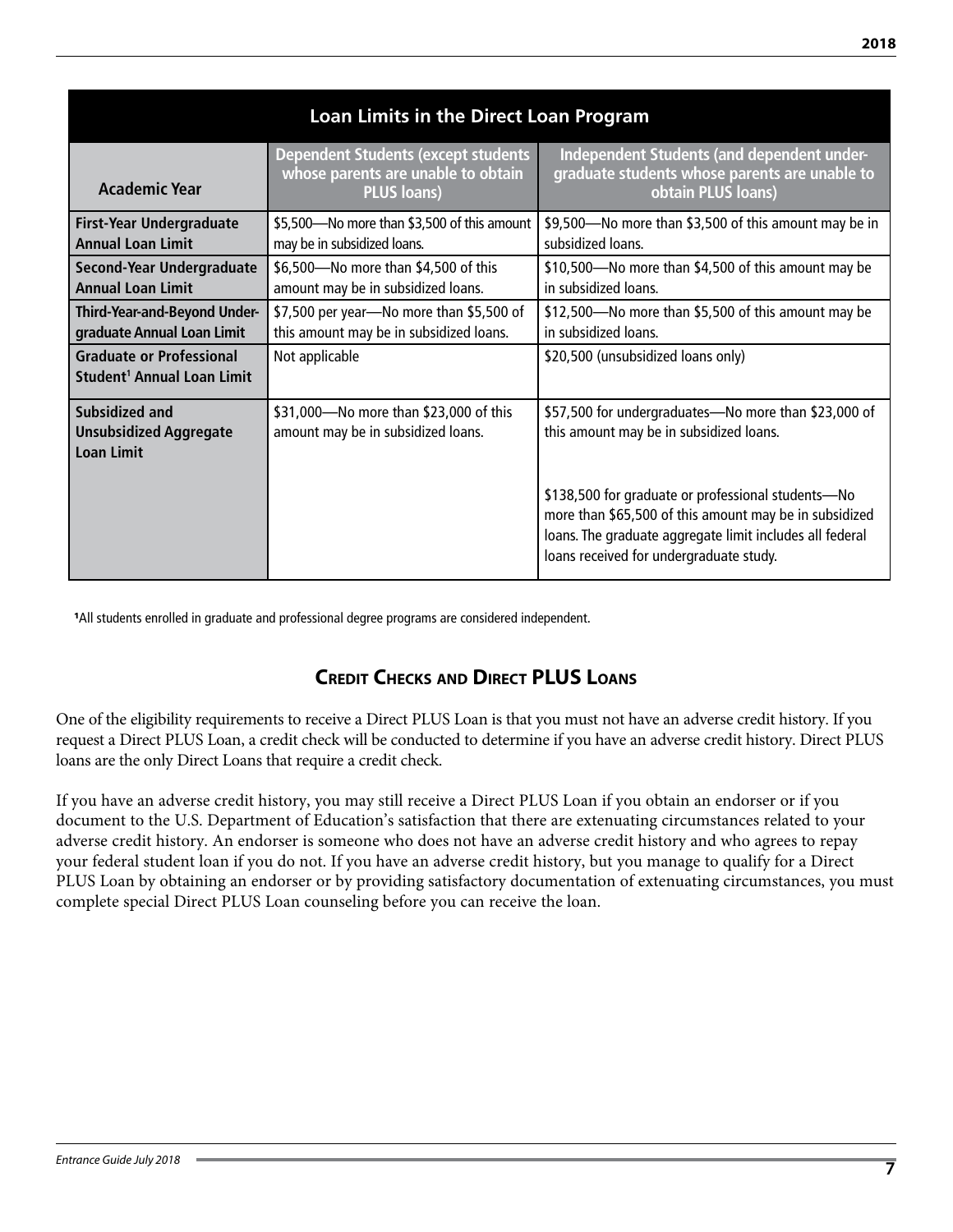# **Half-Time Enrollment Requirement**

**You must be enrolled at least half-time to receive a Direct Subsidized Loan, a Direct Unsubsidized Loan, or a Direct PLUS Loan.** For Direct Subsidized Loans and Direct Unsubsidized Loans, if you drop below half-time enrollment, the six-month grace period (see box on page 13) begins. If you are a student Direct PLUS Loan borrower and you drop below half-time enrollment, the six-month post-enrollment deferment period begins. You have to begin making payments after the end of the six-month grace period or six-month post-enrollment deferment period, as applicable.

For undergraduate students, federal regulations set the following minimum standards for half-time enrollment:

- ◆ For schools that measure academic progress in credit hours and use semesters, trimesters, or quarters, half-time is at least six semester hours or quarter hours per term.
- ◆ For schools that measure academic progress in credit hours but do not use terms, half-time is at least 12 semester hours or 18 quarter hours per academic year.
- ◆ For schools that measure academic progress in clock hours, half-time is at least 12 clock hours per week.

Schools that measure academic progress in credit hours and use terms other than semesters, trimesters, or quarters determine the minimum number of credit hours for half-time enrollment based on the number of weeks of instructional time in the term, the number of weeks of instructional time in the program of study's academic year, and the number of credit hours in the program's academic year.

Schools may choose to define half-time enrollment based on a higher number of credit or clock hours than the minimum standards shown above, and a school's half-time enrollment standard may be different for summer sessions, for example. Your school can tell you if its definition of half-time enrollment is different from these minimum standards.

These minimum standards apply only to undergraduate students. If you are a graduate or professional student, the definition of half-time enrollment is determined by your school.

If you drop below half-time enrollment and then resume enrollment on at least a half-time basis before the end of the six-month grace period, your Direct Subsidized Loan or Direct Unsubsidized Loan will return to "in-school" status and you will regain a full six-month grace period..

| Periods When Interest Accrues on Direct Subsidized Loans <sup>1</sup><br>and the 150 Percent <sup>2</sup> Limitation        |                                                          |                                                         |  |  |  |
|-----------------------------------------------------------------------------------------------------------------------------|----------------------------------------------------------|---------------------------------------------------------|--|--|--|
| <b>Period</b>                                                                                                               | <b>Before meeting</b><br>the 150 percent<br><b>limit</b> | <b>After meeting</b><br>the 150 percent<br><b>limit</b> |  |  |  |
| While enrolled in school at least half-time                                                                                 | No                                                       | Yes                                                     |  |  |  |
| During my grace period on loans first disbursed (paid out)<br>between July 1, 2012, through June 30, 2014                   | Yes                                                      | Yes                                                     |  |  |  |
| During my grace period on loans first disbursed (paid out) after<br>June 30, 2014                                           | No                                                       | Yes                                                     |  |  |  |
| <b>During deferment periods</b>                                                                                             | No                                                       | Yes                                                     |  |  |  |
| During certain periods of repayment under the Income-Based<br>Repayment, Pay As You Earn, and Revised Pay As You Earn plans | No                                                       | Yes                                                     |  |  |  |
| <b>During forbearance periods</b>                                                                                           | Yes                                                      | Yes                                                     |  |  |  |
| During all other periods of repayment                                                                                       | Yes                                                      | Yes                                                     |  |  |  |

<sup>1</sup> Interest on Direct Unsubsidized Loans and Direct PLUS loans accrues during all periods.

2 The 150 percent limit refers to 150 percent of the published length of your program.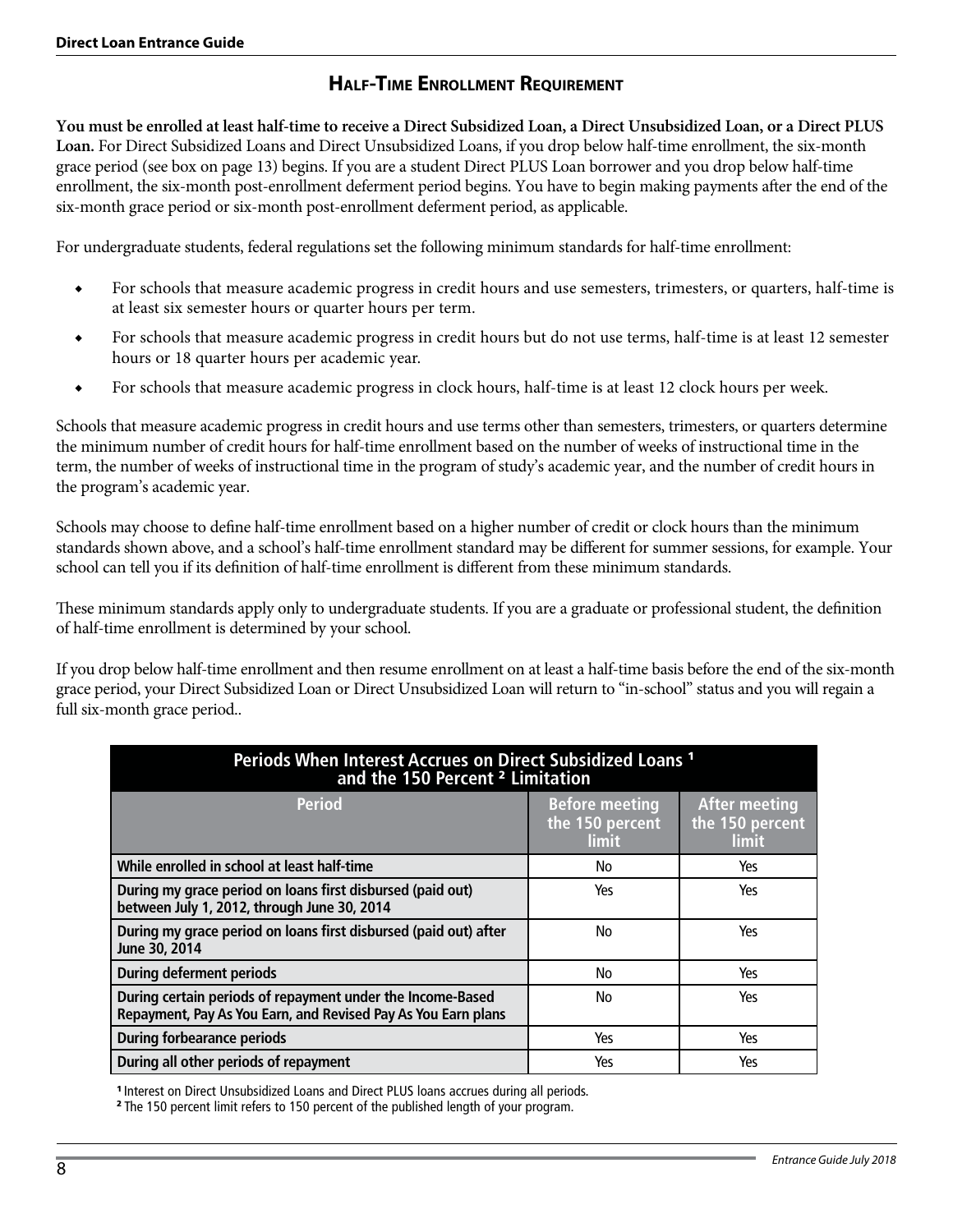### **Loan Disbursements**

In most cases, your school will disburse the proceeds of your Direct Loan by crediting it to your school account to pay tuition and fees, room and board, and other authorized charges. If the loan disbursement amount exceeds school charges, the remaining balance of the disbursement will be paid to you directly by check or other means. You will be notified in writing each time your school disburses a portion of your loan. The notification will include

- ◆ the expected date and amount of the loan disbursement,
- ◆ your right to cancel all or a portion of your Direct Loan, and
- ◆ the procedures and time frame for notifying the school that you want to cancel all or a portion of your Direct Loan.

#### **150 Percent Limitation on Direct Subsidized Loan Eligibility**

#### *Why is this important to know?*

How much time you spend in school may affect your responsibility for paying interest on any Direct Subsidized Loans you may receive. In addition, if you are returning to school, your eligibility for Direct Subsidized Loans may be limited by your prior Direct Subsidized Loan borrowing.

### *Maximum eligibility period for Direct Subsidized Loans*

There is a limit on the maximum period of time (measured in academic years) that you can receive Direct Subsidized Loans. You may not receive Direct Subsidized Loans for more than 150 percent of the published length of your program. This is called your *maximum eligibility period*. Your maximum eligibility period is based on the published length of your current program. You can usually find the published length of any program of study in your school's catalog.

For example, if you are enrolled in a four-year bachelor's degree program, the maximum period for which you can receive Direct Subsidized Loans is six years (150%  $\times$  4 years = 6 years). If you are enrolled in a two-year associate degree program, the maximum period for which you can receive Direct Subsidized Loans is three years (150%  $\times$  2 years = 3 years).

This means that your maximum eligibility period can change if you change to a program that has a different length of study. Also, if you receive Direct Subsidized Loans for one program and then change to another program, the Direct Subsidized Loans you received for the earlier program will count toward your new maximum eligibility period.

#### *Periods that count toward your maximum eligibility period*

The periods of time that count against your maximum eligibility period are *periods of enrollment* (also known as *loan periods*) for which you received Direct Subsidized Loans. For example, if you are a full-time student and you receive a Direct Subsidized Loan that covers the fall and spring semesters (a full academic year), this will count as one year against your maximum eligibility period.

If you receive a Direct Subsidized Loan for a period of enrollment that is shorter than a full academic year, the period that counts against your maximum usage period will generally be reduced accordingly. For example, if you are a full-time student and you receive a Direct Subsidized Loan that covers the fall semester but not the spring semester, this will count as one-half of a year against your maximum eligibility period.

In most cases, the amount of a Direct Subsidized Loan you receive for a period of enrollment does not affect how much of your maximum eligibility period you have used. For example, if your annual loan limit is \$3,500, but for a full academic year you borrow only \$2,000, the eligibility used would still be considered one full academic year.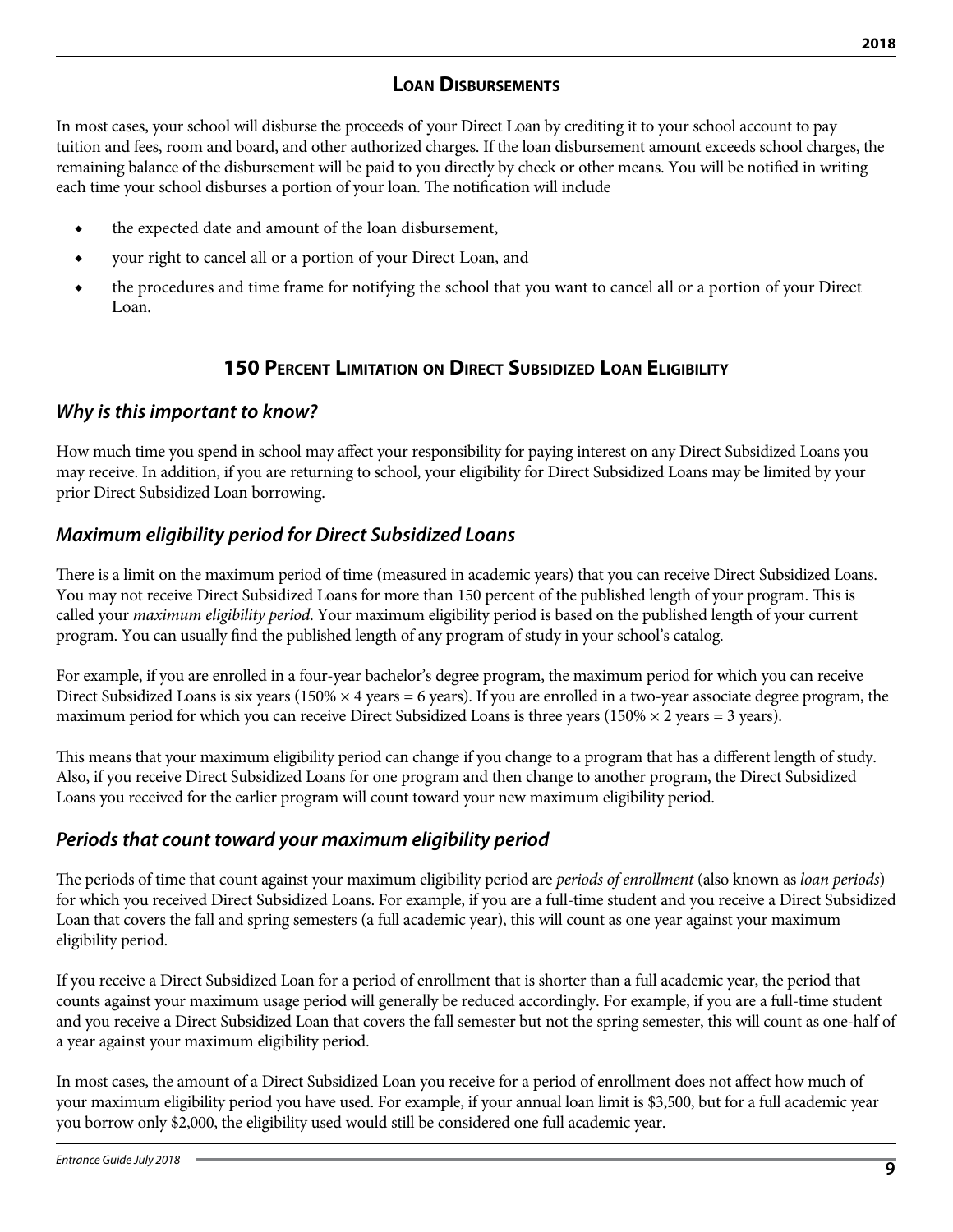# **Do Changes in My Student Status Affect My Paying the Interest That Accrues on My Direct Subsidized Loans?**

| <b>Change</b>                                                                                                                                                                                                                                                                   | Yes | No |
|---------------------------------------------------------------------------------------------------------------------------------------------------------------------------------------------------------------------------------------------------------------------------------|-----|----|
| I am no longer eligible for Direct Subsidized Loans and I stay<br>enrolled in my current program.                                                                                                                                                                               | ✓   |    |
| I am no longer eligible for Direct Subsidized Loans, did not<br>graduate from my prior program, and am enrolled in an under-<br>graduate program that is the same length or shorter than my prior<br>program.                                                                   |     |    |
| I transferred into the shorter program and lost eligibility for Direct<br>Subsidized Loans because I have received Direct Subsidized Loans<br>for a period that equals or exceeds my new, lower maximum<br>eligibility period, which is based on the length of the new program. |     |    |
| I was no longer eligible for Direct Subsidized Loans, did not<br>graduate from my prior program, and am enrolled in an under-<br>graduate program that is longer than my prior program.                                                                                         |     |    |
| I lose eligibility for Direct Subsidized Loans and immediately with-<br>draw from my program.                                                                                                                                                                                   |     |    |
| I graduated from my prior program prior to or upon meeting the<br>150 percent limit and enrolled in an undergraduate program that is<br>the same length or shorter than my prior program.                                                                                       |     |    |
| I enroll in a graduate or professional program.                                                                                                                                                                                                                                 |     |    |
| I enroll in preparatory course work that I am required to complete<br>to enroll in a graduate or professional program.                                                                                                                                                          |     |    |
| I enroll in a teacher certification program (where my school does<br>not award an academic credential).                                                                                                                                                                         |     |    |

# *Borrowing while enrolled less than full time*

If you receive a Direct Subsidized Loan while you are enrolled less than full time, the period that is counted against your maximum eligibility period will be reduced. For example, if you receive a Direct Subsidized Loan for a period of enrollment that covers a full academic year but you are enrolled as a half-time student, the period of enrollment will count as only one-half year against your maximum loan eligibility period.

# *Loss of eligibility for additional Direct Subsidized Loans*

After you have received Direct Subsidized Loans for your maximum eligibility period, you are no longer eligible to receive additional Direct Subsidized Loans (loans in which the government pays the interest in most instances). However, you may continue to receive Direct Unsubsidized Loans (and you, not the government, will be responsible for paying the interest).

# *Becoming responsible for paying interest on Direct Subsidized Loans*

If you continue to be enrolled in an undergraduate program after you have received Direct Subsidized Loans for your maximum eligibility period, you become responsible (with certain exceptions) for paying the interest that accrues on your Direct Subsidized Loans. Your responsibility for paying the interest that accrues on your Direct Subsidized Loans begins on the date of your enrollment that follows you exhausting the 150 percent limit. The chart above provides examples of how changes in your circumstances can affect your having to pay the interest that accrues on your Direct Subsidized Loans.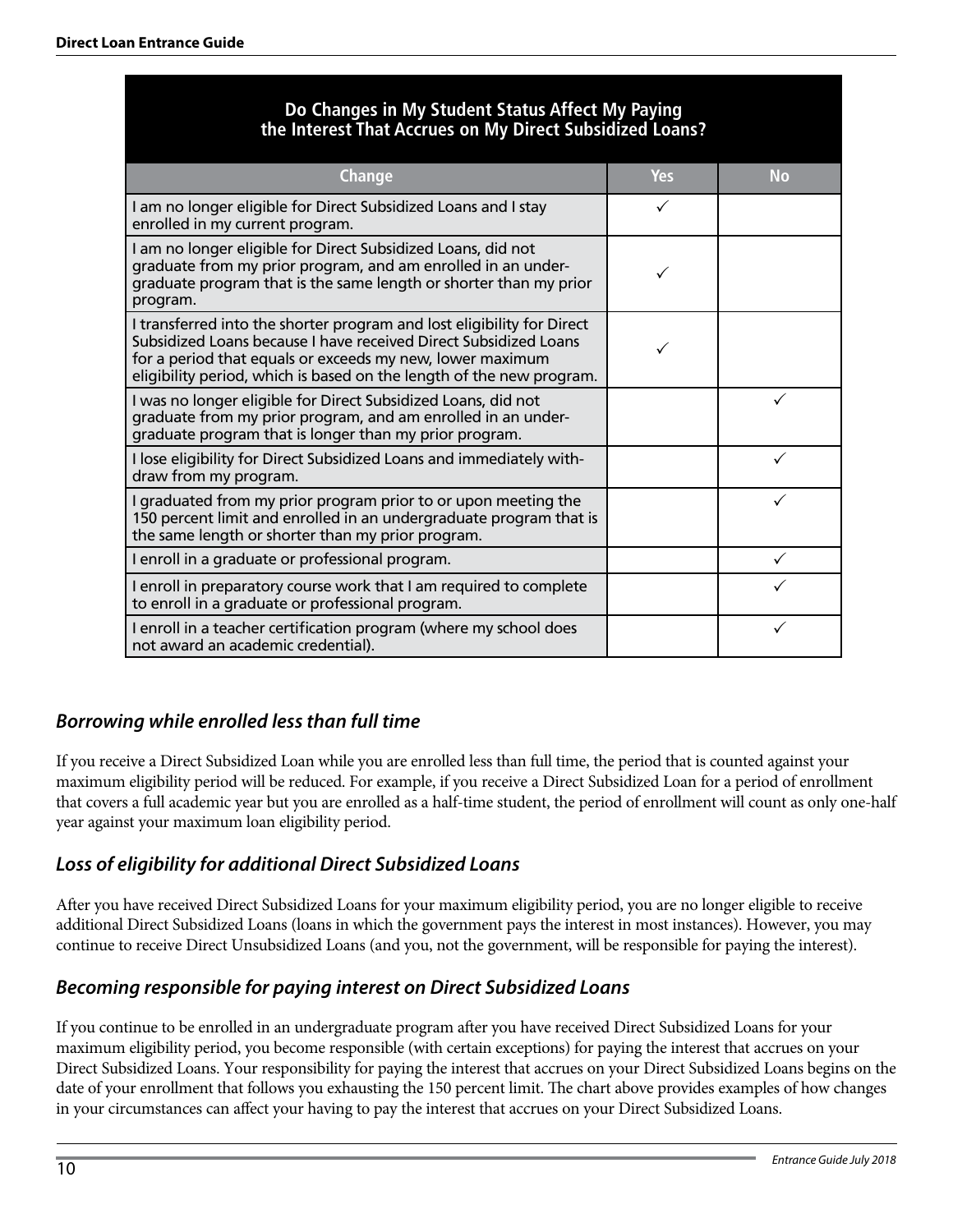# *Changing eligibility for Direct Subsidized Loans*

Remember, your maximum eligibility period can change if you enroll in a different program. So, if you received Direct Subsidized Loans for your maximum eligibility period for one program and then enroll in a longer program, you will not become responsible for interest that accrues on your Direct Subsidized Loans after you begin the longer program and before you reach your maximum eligibility period (i.e., 150 percent of the published length of the longer program).

If you regain eligibility to receive additional Direct Subsidized Loans because you enrolled in a program that is longer than your prior program and you had been responsible for paying all of the interest that accrued on your prior Direct Subsidized Loans, you will not be responsible for the interest that accrues on your new loans during the periods described in the chart on page 10.

# **Be Smart in Your Use of Financial Aid**

### *First, finance your education with free money. You don't have to repay grants, scholarships, or work-study earnings.*

Your school's financial aid office determines your eligibility for each type of federal student aid based on your *Free Application for Federal Student Aid* (FAFSA**®**). Filing the FAFSA form is free! Go to the FAFSA site at **https://StudentAid.ed.gov/** to complete an application or forecast your eligibility for aid.

- 1. Apply for grants and scholarships.
	- Explore federal grant programs.
	- Search for scholarships and grants offered by your school and state as well as nonprofit and private organizations.
	- Consider scholarships for U.S. military service, education support offered by the military, and education benefits for veterans.
	- For more ideas and information, go to Types of Aid at **https://StudentAid.ed.gov/**.
- 2. Work part time.
	- Explore job opportunities on or off campus.
	- Explore work-study programs, including Federal Work-Study offered at your school. Contact your school's financial aid office.
	- Balance work hours with your studies.
- 3. Borrow only what you need.
	- You don't have to accept the full amount offered. You may request and borrow a lower amount.
	- If you're eligible, take advantage of Direct Subsidized Loans. The government pays the interest while you are in school and during certain other periods (see chart on page 8).



# **Warning!**

Your federal student loan immediately becomes due and payable if your eligibility for the loan was established by making a false statement.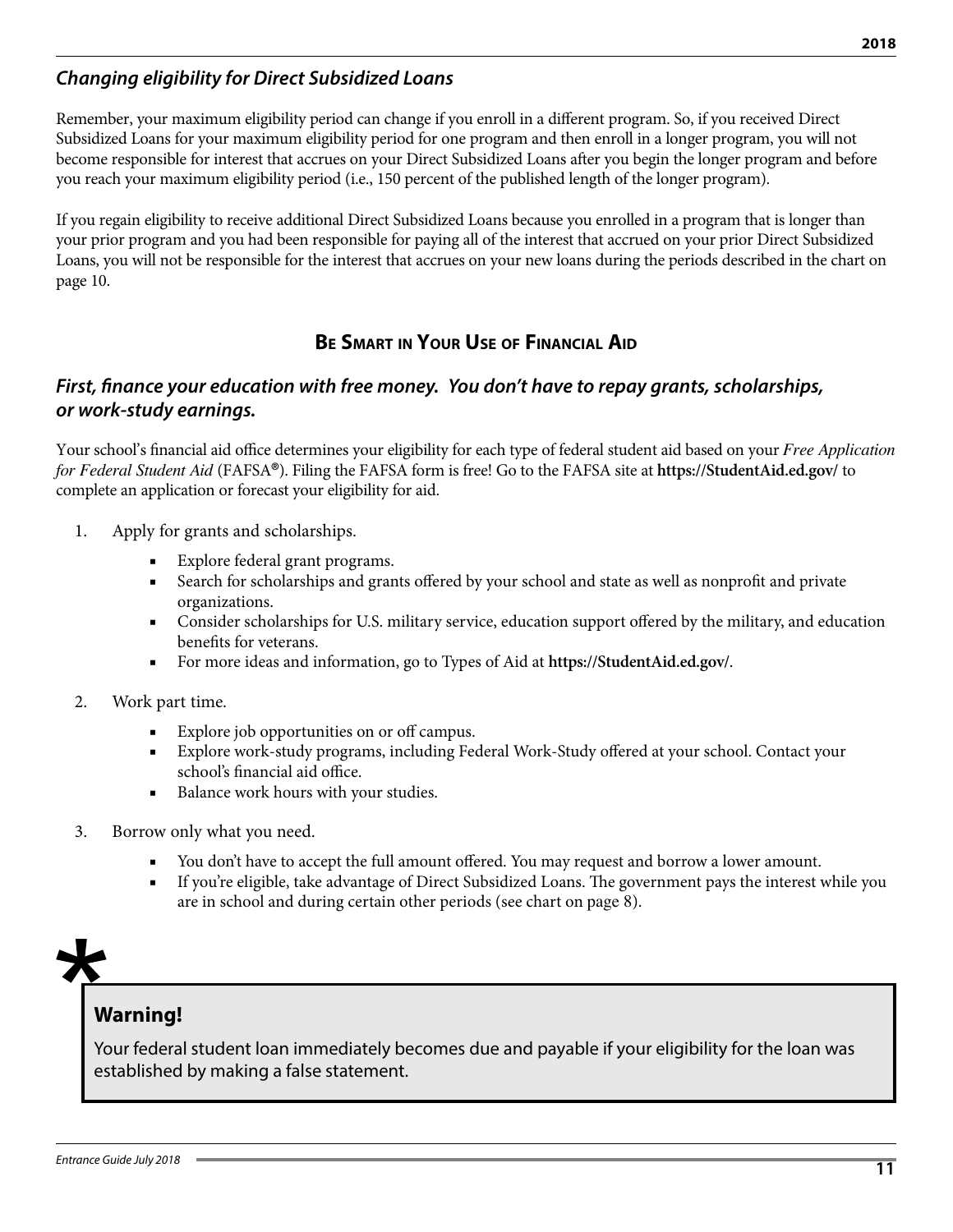# *Next, use federal student loans before considering private loans.*

Exhaust your federal student loan options before considering student loans offered by a private lender, such as a bank or a credit union. Consult your school's financial aid administrator regarding all of your student loan options. Private student loans may have disadvantages, including

- ◆ variable interest rates that can exceed 18%,
- ◆ requiring you to make loan payments while you're still in school,
- ◆ penalty fees for paying off your loan early,
- ◆ requiring an established credit record and using your credit score and other factors to determine the cost of your loan,
- requiring a cosigner,
- ◆ the inability to consolidate private student loans into a Direct Consolidation Loan,
- ◆ limited options for loan forgiveness, and
- limited options for deferments and forbearances.

### *Federal student loans usually offer the following advantages over private loans:*

- Lower interest rates and interest rates that are fixed once the loan is made
- ◆ The federal government generally will make interest payments on Direct Subsidized Loans while you are in school on at least a half-time basis.
- No credit check required, except for Direct PLUS loans
- ◆ Flexible and affordable repayment plans for Direct Loans
- The ability to consolidate federal education loans into a Direct Consolidation Loan (See the discussion later under *Loan Consolidation*.)



# **Did you know?**

**It's important to graduate!** According to U.S. Census Bureau Data, the average college graduate with a four-year degree earns almost \$1 million more over a lifetime than a high school graduate.

#### **Repayment**

#### *What is repayment?*

Repayment is the process of satisfying your obligation to pay back the money you borrowed to help you pay for your education.

For Direct Subsidized Loans, Direct Unsubsidized Loans, and Direct PLUS loans as a graduate or professional student the repayment period begins when your grace period ends (see page 8). Direct PLUS loans for parent borrowers enter repayment when they are fully disbursed (paid out), but parents may defer (postpone) making payments while their child is enrolled in school at least half-time and for an additional six months after their child graduates, leaves school or drops below half-time enrollment.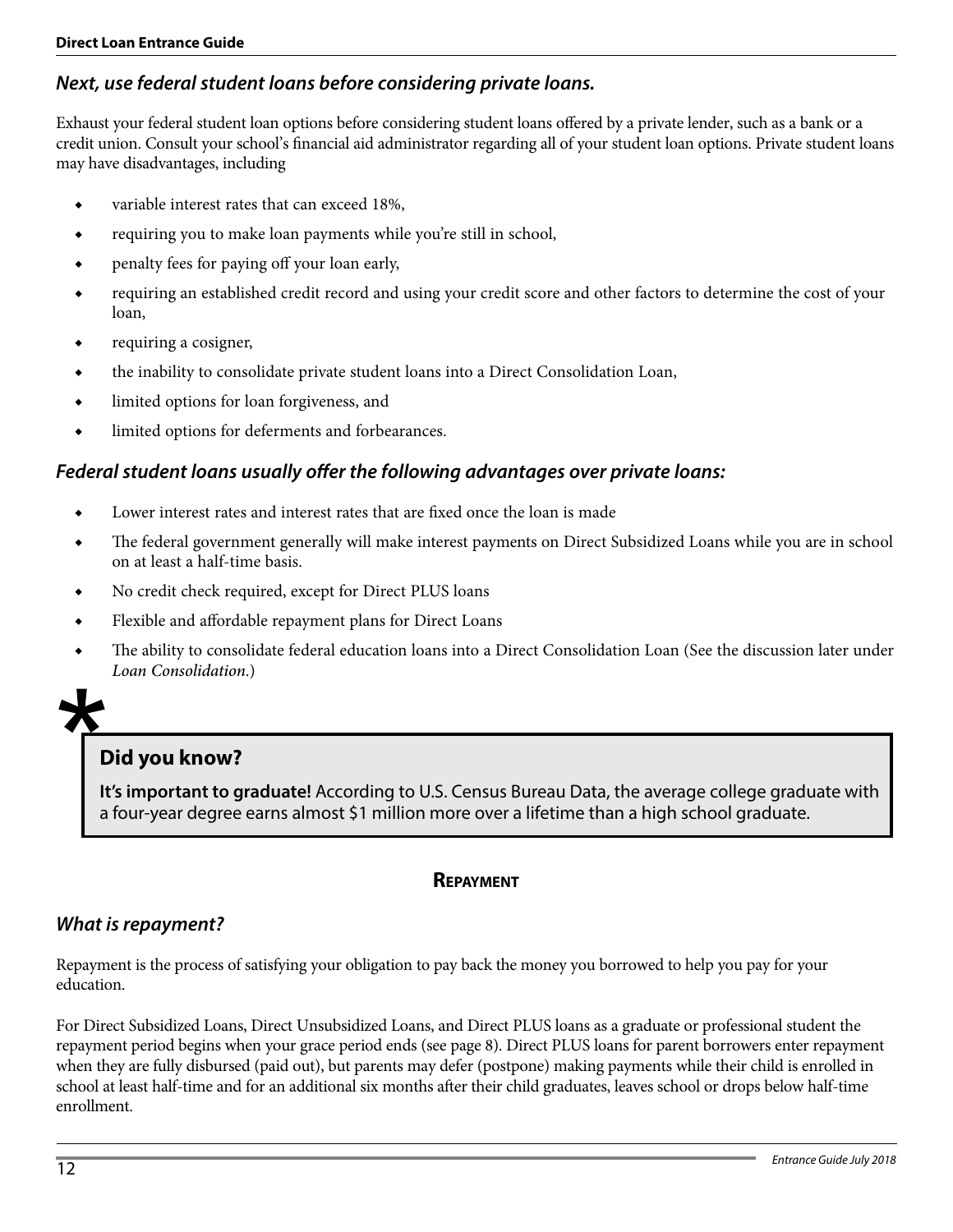# *What determines the rules of my repayment?*

You repay your loan according to a repayment plan that you choose through your federal loan servicer. The repayment plan you choose determines the amount you pay each month and the number of payments you must make.

# *When do I need to start making payments?*

You are not required to make payments while you are enrolled at least half time at an eligible school or (for most loan types) during the first six months after you leave school or drop below half-time enrollment.

# **Did you know?**

Direct Subsidized Loans and Direct Unsubsidized Loans are eligible for a six-month grace period that generally begins on the day after you graduate, leave school, or drop below half-time enrollment.

Direct PLUS loans qualify for a six-month post-enrollment deferment after you graduate, leave school, or drop below half-time enrollment. You're not required to make payments during the grace period or the six-month post-enrollment deferment period.

# *How long do I have to repay my loan?*

The maximum time period over which you must repay your federal student loan is the repayment period. The repayment period can range from 10 years to 30 years, depending on your repayment plan and other factors. By keeping your repayment period as short as possible and by making your payments on time, you reduce the amount of interest you pay over the life of the loan.



# **Did you know?**

You can make payments during your grace period to prevent interest from accruing and reduce the amount of interest that may be capitalized when you enter repayment. You can find out how much you can save by contacting your loan servicer.

If you took out a private student loan, you may have to begin making payments while you're still in school. Contact the holder of that private student loan immediately to arrange payment.

# *Can I make payments when I'm not required to do so?*

Yes! If you have a Direct Loan, you are not required to make payments while you are in school and enrolled at least half time, during your grace period, or during a period of deferment (see page 23) or forbearance (see page 24). However, making payments while you are not required to do so—instead of allowing interest to be capitalized (added to the principal balance) can substantially reduce the cost of your Direct Loan over time.**<sup>1</sup>**

<sup>1</sup> On Direct Unsubsidized Loans, Direct PLUS loans, and Direct Subsidized Loans on which borrowers have lost their eligibility for the subsidy, interest accrues while borrowers are in school, during a grace period, and pe forbearance and deferment. That interest may be capitalized (added to the principal amount) when your Direct Loan enters repayment or when the deferment or forbearance period expires.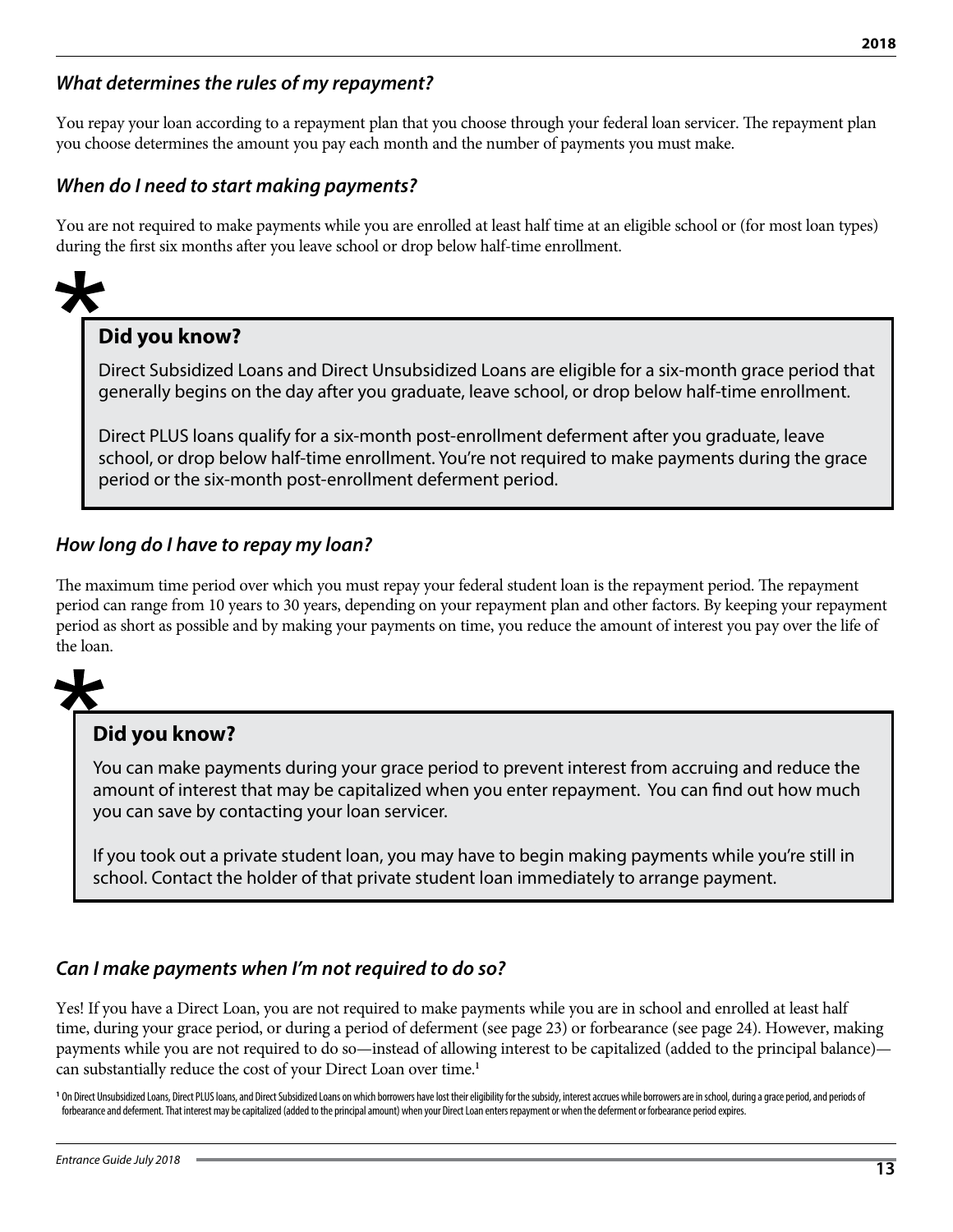# *What if I want to pay off my loan early?*

You may prepay all or part of your Direct Loan at any time without a penalty.

If you intend any additional funds you send your servicer to be used to pay down your principal, you must instruct your loan servicer of your intention or the servicer will apply the funds to future scheduled payments.

# *What happens if I return to school?*

If you return to school on at least a half-time basis before your six-month grace period ends, your Direct Loan will return to in-school status. You won't have to make payments until six months after you graduate, again leave school, or drop below halftime enrollment.

If you return to school on at least a half-time basis after your six-month grace period has ended, you'll qualify for an in-school deferment and won't have to make payments while you remain enrolled at least half-time. However, when you graduate, again leave school, or drop below half-time, your in-school deferment will end, and you'll be required to begin making payments right away.

### *What if I'm called to active duty military service?*

Active duty military service for more than 30 days in a reserve component of the U.S. armed forces is not counted as part of your grace period. Specifically, active duty service, as well as the time necessary for you to reenroll in school after your active duty service ends, is excluded from your grace period. However, a period that is excluded from your grace period may not exceed three years.

If the call or order to active duty occurs while you are in school and requires you to drop below half-time enrollment, the start of your grace period will be delayed until after the end of the excluded period described above. If the call or order to active duty occurs during your grace period, you will receive a full six-month grace period at the end of the excluded period.

# *What are my options if my federal student loan payments are high compared to my income?*

If your Direct Loan payments are high compared to your income, you may want to repay your loans under an income-driven repayment plan.

Most Direct Loans are eligible for at least one income-driven repayment plan. If your income is low enough, your payment could be as low as \$0 per month.

The Direct Loan Program offers four income-driven repayment plans:

- ◆ Revised Pay As You Earn Repayment Plan (REPAYE Plan)
- ◆ Pay As You Earn Repayment Plan (PAYE Plan)
- ◆ Income-Based Repayment Plan (IBR Plan)
- ◆ Income-Contingent Repayment Plan (ICR Plan)

These plans are designed to make your student loan debt more manageable by reducing your monthly payment amount. If you'd like to repay your federal student loans under an income-driven plan, you need to fill out an application.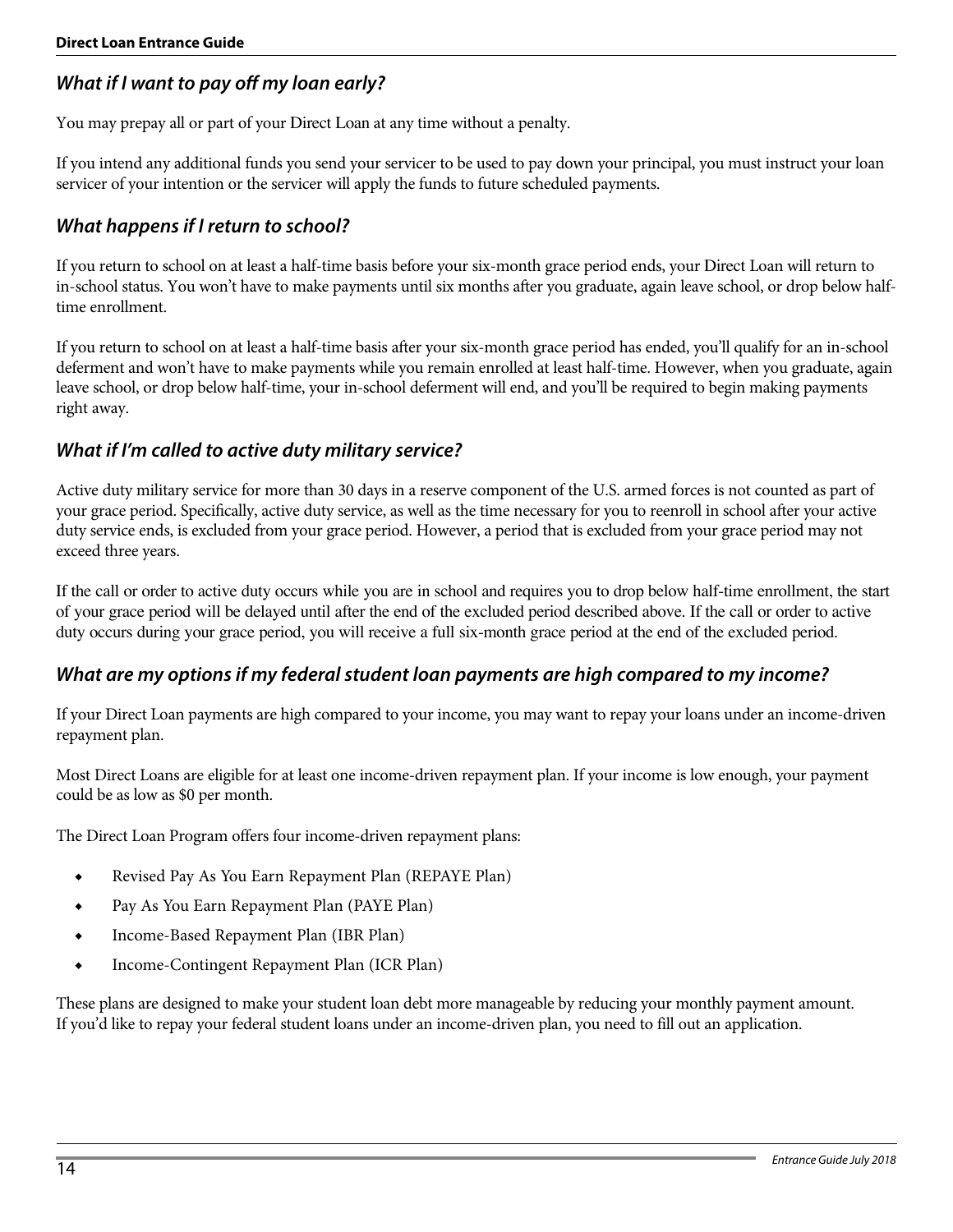# **Did you know?**

 $\bigstar$ 

You must repay the full amount of your federal student loan(s), even if you

- don't complete your program of study,
- can't find employment after graduation, and/or
- aren't satisfied with or didn't receive the education or other services that you paid for with your federal student loans.

|                                           | <b>Repayment Plan Options for</b><br><b>Direct Loans</b>                                                  |                                                                                                                                                                                                                        |                                                                                                                                                                                                                                                                                                                            |  |  |  |  |
|-------------------------------------------|-----------------------------------------------------------------------------------------------------------|------------------------------------------------------------------------------------------------------------------------------------------------------------------------------------------------------------------------|----------------------------------------------------------------------------------------------------------------------------------------------------------------------------------------------------------------------------------------------------------------------------------------------------------------------------|--|--|--|--|
| <b>Repayment</b><br><b>Plans</b>          | <b>Eligible</b><br>Loans                                                                                  | <b>Monthly Payment</b><br>and Time Frame                                                                                                                                                                               | <b>Eligibility and</b><br><b>Other Information</b>                                                                                                                                                                                                                                                                         |  |  |  |  |
|                                           |                                                                                                           | <b>Traditional Repayment Plans</b>                                                                                                                                                                                     |                                                                                                                                                                                                                                                                                                                            |  |  |  |  |
| <b>Standard</b>                           | Direct Subsidized and Unsubsidized Loans                                                                  | Payments are a fixed amount that                                                                                                                                                                                       | All borrowers are eligible for this plan.                                                                                                                                                                                                                                                                                  |  |  |  |  |
| <b>Repayment Plan</b>                     | <b>Direct PLUS loans</b>                                                                                  | ensures your loans are paid off within<br>10 years (within 10 to 30 years for<br>Consolidation Loans).                                                                                                                 | You'll usually pay less over time than under other<br>plans.                                                                                                                                                                                                                                                               |  |  |  |  |
|                                           | <b>Direct Consolidation Loans</b>                                                                         |                                                                                                                                                                                                                        | Standard Repayment Plan with a 10-year repayment<br>period is not a good option for those seeking Public<br>Service Loan Forgiveness (PSLF).<br>Standard Repayment Plan for Consolidation Loans is                                                                                                                         |  |  |  |  |
|                                           |                                                                                                           |                                                                                                                                                                                                                        | not a qualifying repayment plan for PSLF.                                                                                                                                                                                                                                                                                  |  |  |  |  |
| <b>Graduated</b><br><b>Repayment Plan</b> | Direct Subsidized and Unsubsidized Loans<br><b>Direct PLUS loans</b><br><b>Direct Consolidation Loans</b> | Payments are lower at first and then<br>increase, usually every two years, and<br>are for an amount that will ensure<br>your loans are paid off within 10 years<br>(within 10 to 30 years for<br>Consolidation Loans). | All borrowers are eligible for this plan.<br>You'll pay more over time than under the 10-year<br>Standard Repayment Plan.<br>Generally not a qualifying repayment plan for PSLF.                                                                                                                                           |  |  |  |  |
| <b>Extended</b><br><b>Repayment Plan</b>  | Direct Subsidized and Unsubsidized Loans<br><b>Direct PLUS loans</b><br><b>Direct Consolidation Loans</b> | Payments may be fixed or graduated,<br>and will ensure that your loans are<br>paid off within 25 years.                                                                                                                | You must have more than \$30,000 in outstanding<br>Direct Loans.<br>Your monthly payments will be lower than under the<br>10-year Standard Repayment Plan or the Graduated<br>Repayment Plan.<br>You'll pay more over time than under the 10-year<br>Standard Repayment Plan.<br>Not a qualifying repayment plan for PSLF. |  |  |  |  |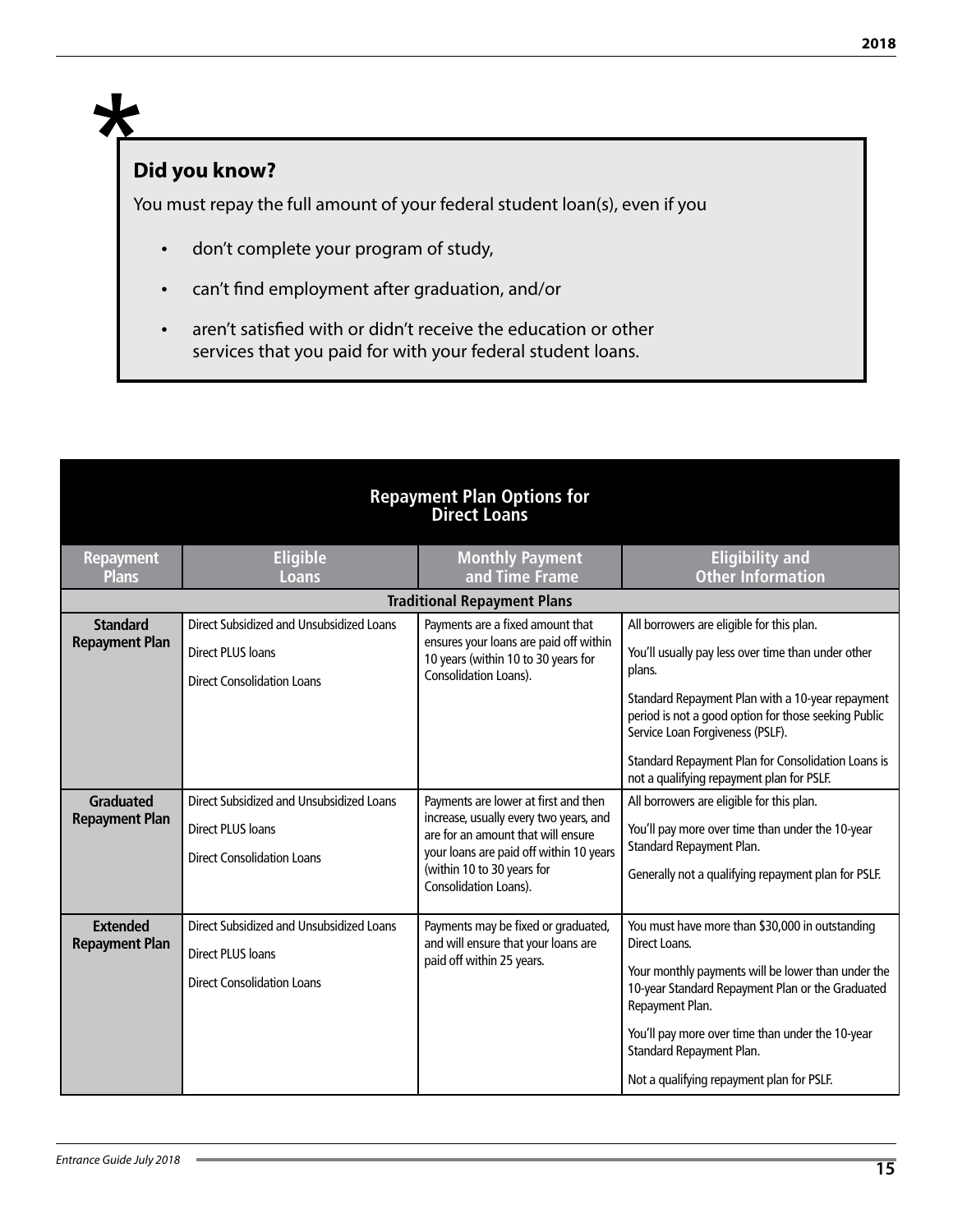#### **Direct Loan Entrance Guide**

|                                          |                                                                              | <b>Flexible Repayment Plan Options for Direct Loans</b>                                                                                                                                                         |                                                                                                                                               |  |  |  |  |  |  |
|------------------------------------------|------------------------------------------------------------------------------|-----------------------------------------------------------------------------------------------------------------------------------------------------------------------------------------------------------------|-----------------------------------------------------------------------------------------------------------------------------------------------|--|--|--|--|--|--|
| <b>Repayment</b><br><b>Plans</b>         | <b>Eligible</b><br>Loans                                                     | <b>Monthly Payment</b><br>and Time Frame                                                                                                                                                                        | <b>Eligibility and</b><br><b>Other Information</b>                                                                                            |  |  |  |  |  |  |
|                                          | <b>Income-Driven Repayment Plans</b>                                         |                                                                                                                                                                                                                 |                                                                                                                                               |  |  |  |  |  |  |
| <b>Revised Pay As</b><br><b>You Earn</b> | Direct Subsidized and<br>Unsubsidized Loans                                  | Your monthly payments will be 10 percent of discretionary<br>income.                                                                                                                                            | Any Direct Loan borrower with an eligible loan<br>type may choose this plan.                                                                  |  |  |  |  |  |  |
| Repayment<br>Plan (REPAYE)               | Direct PLUS loans made<br>to students<br><b>Direct Consolidation</b>         | Payments are recalculated each year and are based on your<br>updated income and family size. You must update your income<br>and family size each year, even if they haven't changed.                            | Your monthly payment can be more than the 10-<br>year Standard Repayment Plan amount.<br>You may have to pay income tax on any amount         |  |  |  |  |  |  |
|                                          | Loans that do not include<br>PLUS loans (Direct or<br>FFEL) made to parents  | If you're married, both your and your spouse's income or loan<br>debt will be considered, whether taxes are filed jointly or<br>separately (with limited exceptions).                                           | that is forgiven.<br>A good option for those seeking Public Service<br>Loan Forgiveness (PSLF).                                               |  |  |  |  |  |  |
|                                          |                                                                              | Any outstanding balance on your loan will be forgiven if you<br>haven't repaid your loan in full after 20 years (for loans made<br>for undergraduate study) or 25 years (for loans made for<br>graduate study). |                                                                                                                                               |  |  |  |  |  |  |
| Pay As You<br>Earn<br>Repayment          | Direct Subsidized and<br><b>Unsubsidized Loans</b><br>Direct PLUS loans made | Your monthly payments will be 10 percent of your discretionary<br>income, but never more than you would have paid under the 10-year Standard Repayment Plan.                                                    | You must be a new borrower on or after<br>Oct. 1, 2007, and must have received a<br>disbursement of a Direct Loan on or after Oct.<br>1.2011. |  |  |  |  |  |  |
| Plan (PAYE)                              | to students<br><b>Direct Consolidation</b><br>Loans that do not include      | Payments are recalculated each year and are based on your<br>updated income and family size. You must update your income<br>and family size each year, even if they haven't changed.                            | You must have a high debt relative to your<br>income.                                                                                         |  |  |  |  |  |  |
|                                          | Direct PLUS loans made<br>to parents                                         | If you're married, your spouse's income or loan debt will be considered only if you file a joint tax return.                                                                                                    | Your monthly payment will never be more than<br>the 10-year Standard Repayment Plan amount.                                                   |  |  |  |  |  |  |
|                                          |                                                                              | Any outstanding balance on your loan will be forgiven if you<br>haven't repaid your loan in full after 20 years.                                                                                                | You'll usually pay more over time than under the<br>10-year Standard Repayment Plan.                                                          |  |  |  |  |  |  |
|                                          |                                                                              |                                                                                                                                                                                                                 | You may have to pay income tax on any amount<br>that is forgiven.                                                                             |  |  |  |  |  |  |
|                                          |                                                                              |                                                                                                                                                                                                                 | A good option for those seeking Public Service<br>Loan Forgiveness (PSLF).                                                                    |  |  |  |  |  |  |
| <b>Income-Based</b><br><b>Repayment</b>  | Direct Subsidized and<br><b>Unsubsidized Loans</b>                           | Your monthly payments will be 10 or 15 percent of your<br>discretionary income, (depending on when you received your<br>first loans), but never more than you would have paid under                             | You must have a high debt relative to your<br>income.                                                                                         |  |  |  |  |  |  |
| Plan (IBR)                               | All PLUS loans made to<br>the 10-year Standard Repayment Plan.<br>students   |                                                                                                                                                                                                                 | Your monthly payment will never be more than<br>the 10-year Standard Repayment Plan amount.                                                   |  |  |  |  |  |  |
|                                          | Direct Consolidation<br>Loans that do not include                            | Payments are recalculated each year and are based on your<br>updated income and family size.                                                                                                                    | You'll pay more over time than under the 10-year<br>Standard Repayment Plan.                                                                  |  |  |  |  |  |  |
|                                          | Direct PLUS loans made<br>to parents                                         | If you're married, your spouse's income or loan debt will be<br>considered only if you file a joint tax return.                                                                                                 | You may have to pay income tax on any amount<br>that is forgiven.                                                                             |  |  |  |  |  |  |
|                                          |                                                                              | Any outstanding balance on your loan will be forgiven if you<br>haven't repaid your loan in full after 20 or 25 years (depending<br>on when you received your first loan).                                      | A good option for those seeking Public Service<br>Loan Forgiveness (PSLF).                                                                    |  |  |  |  |  |  |
| Income-<br><b>Contingent</b>             | Direct Subsidized and<br>Unsubsidized Loans                                  | Your monthly payment will be the lesser of<br>• 20 percent of your discretionary income, or                                                                                                                     | Any Direct Loan borrower with an eligible loan<br>type may choose this plan.                                                                  |  |  |  |  |  |  |
| Repayment<br>Plan (ICR)                  | Direct PLUS loans made<br>to students                                        | • the amount you would pay on a repayment plan with a<br>fixed payment over 12 years, adjusted according to your                                                                                                | You may have to pay income tax on any amount<br>that is forgiven.                                                                             |  |  |  |  |  |  |
|                                          | <b>Direct Consolidation</b><br>Loans                                         | income.<br>You must update your income and family size each year, even if<br>they haven't changed.                                                                                                              | A good option for those seeking Public Service<br>Loan Forgiveness (PSLF).                                                                    |  |  |  |  |  |  |
|                                          |                                                                              | Payments are recalculated each year and are based on your<br>updated income, family size, and the total amount of your<br>Direct Loans.                                                                         | Parent borrowers can access this plan by<br>consolidating their Parent PLUS loans into a<br>Direct Consolidation Loan.                        |  |  |  |  |  |  |
|                                          |                                                                              | If you're married, your spouse's income or loan debt will be<br>considered only if you file a joint tax return or you choose to<br>repay your Direct Loans jointly with your spouse.                            |                                                                                                                                               |  |  |  |  |  |  |
|                                          |                                                                              | Any outstanding balance will be forgiven if you haven't repaid<br>your loan in full after 25 years.                                                                                                             |                                                                                                                                               |  |  |  |  |  |  |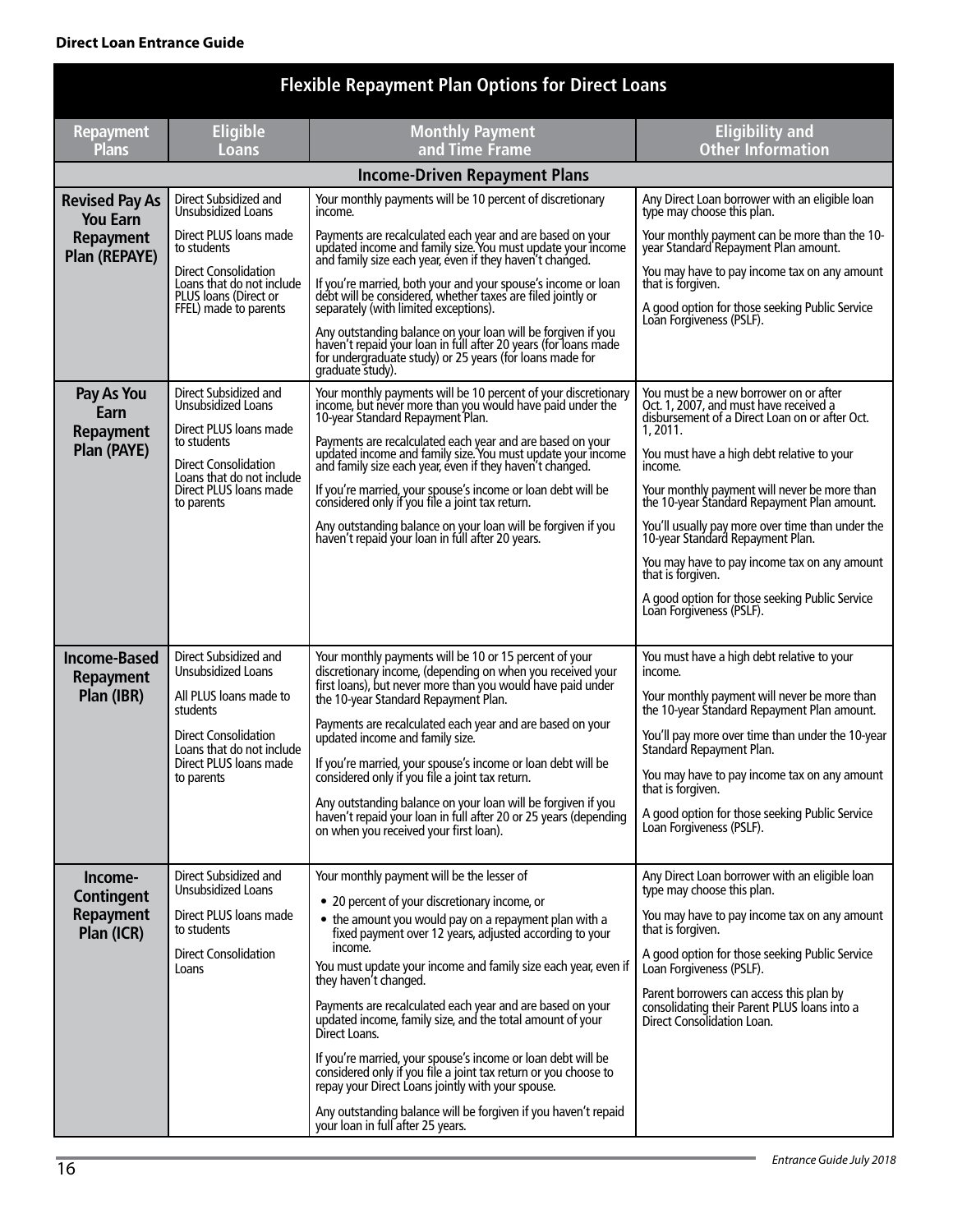| <b>Estimated Monthly Payments for</b><br><b>Direct Loans and FFEL Program Loans</b> |                     |                                                      |                                 |                          |                                     |               |                                                 |              |
|-------------------------------------------------------------------------------------|---------------------|------------------------------------------------------|---------------------------------|--------------------------|-------------------------------------|---------------|-------------------------------------------------|--------------|
|                                                                                     |                     | Non-Consolidation Borrowers <sup>1</sup>             |                                 |                          |                                     |               |                                                 |              |
| <b>Debt When Loan Enters</b>                                                        | <b>Standard</b>     |                                                      | <b>Extended</b><br><b>Fixed</b> |                          | <b>Extended</b><br><b>Graduated</b> |               | <b>Graduated</b>                                |              |
| <b>Repayment</b>                                                                    | Per<br>Month        | Total                                                | Per<br>Month                    | Total                    | Per<br>Month                        | Total         | Per<br>Month                                    | Total        |
| \$5,000                                                                             | \$58                | \$6,904                                              | N/A                             | N/A                      | N/A                                 | N/A           | \$40                                            | \$7,275      |
| 10,000                                                                              | 115                 | 13,809                                               | N/A                             | N/A                      | N/A                                 | N/A           | 79                                              | 14,550       |
| 25,000                                                                              | 288                 | 34,524                                               | N/A                             | N/A                      | N/A                                 | N/A           | 198                                             | 36,375       |
| 50,000                                                                              | 575                 | 69,048                                               | 347                             | 104.109                  | 284                                 | 112.678       | 396                                             | 72.749       |
| 100,000                                                                             | 1,151               | 138,096                                              | 694                             | 208,217                  | 568                                 | 225,344       | 792                                             | 145,498      |
|                                                                                     |                     | Income Contingent <sup>2</sup><br>Income = $$25,000$ |                                 |                          |                                     |               | Income-Based <sup>2</sup><br>$Income = $25,000$ |              |
| <b>Debt When Loan Enters</b>                                                        |                     | <b>Single</b>                                        |                                 | Married/HOH <sup>3</sup> |                                     | <b>Single</b> | Married/HOH <sup>3</sup>                        |              |
| <b>Repayment</b>                                                                    | Per<br><b>Month</b> | <b>Total</b>                                         | Per<br>Month                    | Total                    | Per<br>Month                        | Total         | Per<br>Month                                    | <b>Total</b> |
| \$5,000                                                                             | \$37                | \$8,347                                              | \$36                            | \$11,088                 | N/A                                 | N/A           | \$39                                            | \$8,005      |
| 10,000                                                                              | 75                  | 16.699                                               | 71                              | 22,158                   | 110                                 | 13,672        | 39                                              | 16,081       |
| 25,000                                                                              | 186                 | 41.748                                               | 178                             | 55,440                   | 110                                 | 45.014        | 39                                              | 60.754       |
| 50,000                                                                              | 247                 | 93,322                                               | 189                             | 122,083                  | 110                                 | 109,623       | 39                                              | 92.704       |
| 100,000                                                                             | 247                 | 187,553                                              | 189                             | 170,153                  | 110                                 | 118,058       | 39                                              | 97,020       |

| <b>Consolidation Borrowers4</b> |                                                    |              |                                     |         |                  |              |               |              |
|---------------------------------|----------------------------------------------------|--------------|-------------------------------------|---------|------------------|--------------|---------------|--------------|
| <b>Debt When Loan</b>           | <b>Extended</b><br><b>Standard</b><br><b>Fixed</b> |              | <b>Extended</b><br><b>Graduated</b> |         | <b>Graduated</b> |              |               |              |
| <b>Enters Repayment</b>         | Per<br><b>Month</b>                                | <b>Total</b> | Per<br><b>Month</b>                 | Total   | Per<br>Month     | <b>Total</b> | Per:<br>Month | <b>Total</b> |
| \$5,000                         | \$61                                               | \$7,359      | N/A                                 | N/A     | N/A              | N/A          | \$38          | \$7,978      |
| 10,000                          | 97                                                 | 17,461       | N/A                                 | N/A     | N/A              | N/A          | 69            | 19,165       |
| 25,000                          | 213                                                | 51,123       | N/A                                 | N/A     | N/A              | N/A          | 172           | 55,491       |
| 50,000                          | 394                                                | 118,264      | 394                                 | 118,264 | 344              | 126,834      | 344           | 126,834      |
| 100.000                         | 751                                                | 270.452      | 788                                 | 236,528 | 688              | 253,660      | 688           | 286.305      |
|                                 |                                                    |              |                                     |         |                  |              |               |              |

|                         |                     | Income Contingent <sup>2</sup><br>$Income = $25,000$ |              |               |              | Income-Based <sup>2</sup><br>$Income = $25,000$ |                 |         |
|-------------------------|---------------------|------------------------------------------------------|--------------|---------------|--------------|-------------------------------------------------|-----------------|---------|
| <b>Debt When Loan</b>   |                     | Married/HOH <sup>3</sup><br><b>Single</b>            |              | <b>Single</b> |              | Married/HOH <sup>3</sup>                        |                 |         |
| <b>Enters Repayment</b> | Per<br><b>Month</b> | Total                                                | Per<br>Month | <b>Total</b>  | Per<br>Month | <b>Total</b>                                    | Per Month Total |         |
| \$5,000                 | \$40                | \$9,414                                              | \$38         | \$12,294      | N/A          | N/A                                             | \$39            | \$7,818 |
| 10,000                  | 80                  | 18,828                                               | 77           | 24,587        | 110          | 17,638                                          | 39              | 22,414  |
| 25,000                  | 201                 | 47.069                                               | 189          | 61,588        | 110          | 59,451                                          | 39              | 52,725  |
| 50,000                  | 247                 | 106,630                                              | 189          | 137,766       | 110          | 91,388                                          | 39              | 78,816  |
| 100,000                 | 247                 | 187,553                                              | 189          | 170.153       | 110          | 117,343                                         | 39              | 97.020  |

<sup>1</sup> Payments were calculated using a fixed interest rate of 6.8% for Direct Subsidized and Unsubsidized Loans disbursed on or after July 1, 2006.

<sup>2</sup> Assumes a 5 percent annual income growth (Census Bureau).

<sup>3</sup> HOH is Head of Household. Assumes a family size of two.

4 Payments are calculated using the maximum interest rate for consolidation loans, 8.25%.

Information contained on this pages reflects the most current data in the NSLDS database. The data contained on this site is for general information purposes and should not be used to determine eligibility, loan payoffs, overpayment status, or tax reporting. Please consult the financial aid officer at your school or the specific holder of your loans for further information.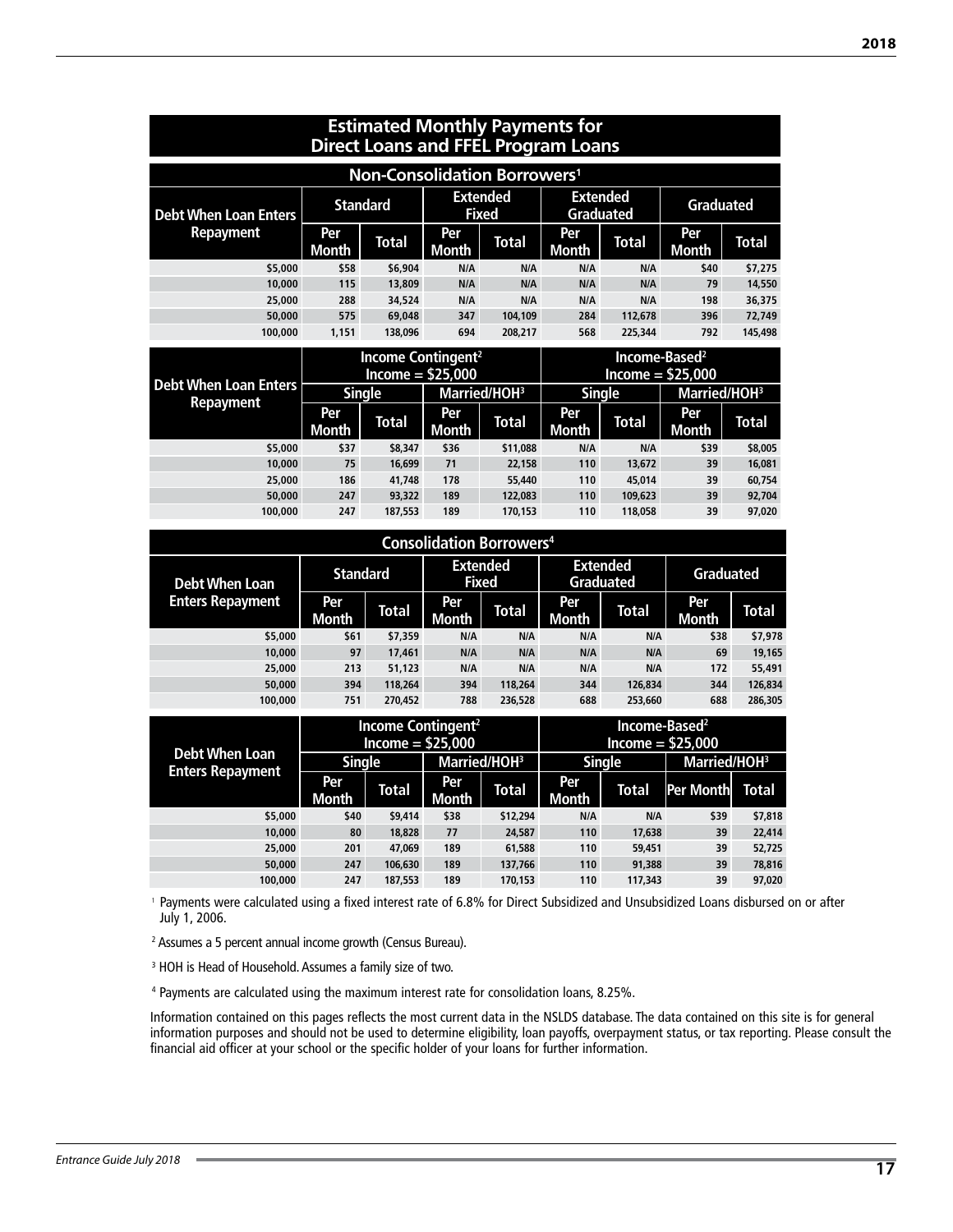# **Remember!**

**Choose the repayment plan that's right for you**. You can select and change your repayment plan at any time. Contact your loan servicer to find out what repayment plans are available to you.

**If you do not select a repayment plan**, your loan servicer will place you on the Standard Repayment Plan with fixed payments over a maximum of 10 years.

# **Navigating Repayment**

# *Where do I send my payments?*

In the Direct Loan Program, each loan you obtain is assigned to a federal loan servicer, who handles payments and other administrative functions.

In most cases, you will send your payment to your loan servicer. If you do not know who your loan servicer is, visit the National Student Loan Data System (NSLDS) at **www.nslds.ed.gov/nslds\_SA**.

# *When should I contact my loan servicer?*

Contact your loan servicer if you

- ◆ fail to begin classes at the school that determined you were eligible to receive your loan,
- do not begin classes as at least a half-time student for the loan period certified by your school,
- ◆ drop below half-time enrollment during the semester or term,
- ◆ transfer schools,
- $\bullet$  leave school,
- ◆ graduate,
- ◆ change your name, address, or phone number,
- ◆ need help making your monthly federal student loan payments,
- ◆ want to change or select a repayment plan, or
- are called to active duty with the U.S. armed forces for more than 30 days.

# **Compare Repayment Plans Online**

You can get estimates of your monthly payments for each repayment plan. Use your FSA ID to login to the Repayment Estimator at **https://StudentLoans.gov/**.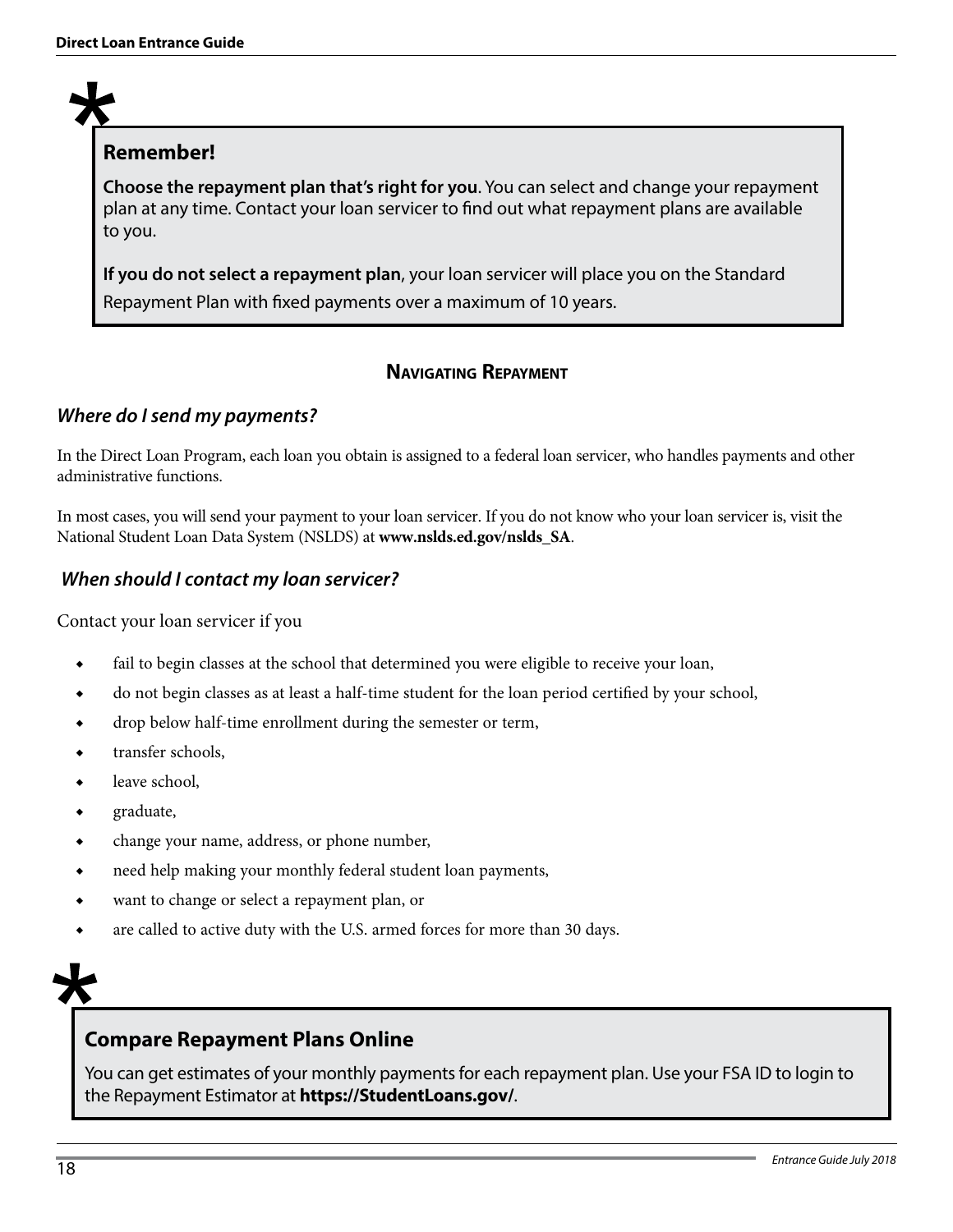# *How do I change my repayment plan?*

Contact your loan servicer to select or change your repayment plan. Your loan servicer can explain which repayment plans are available to you. However, if you do not select a repayment plan, your loan servicer will place you on the Standard Repayment Plan with fixed payments over a maximum of 10 years.

### *You can qualify for an interest rate reduction for payments you make automatically*

On your loans that are owned by us, you receive a 0.25% interest rate reduction under the Automatic Debit payment option. This option allows your loan servicer to automatically deduct your monthly payment from your checking or savings account.

#### **Your Repayment Obligation—Avoiding Delinquency and Default**

Repayment of your Direct Loan is a serious financial obligation. When you make payments on time, you begin establishing a credit history that will affect your future eligibility to obtain loans for the purchase of a car or home. When you apply for a job, employers often use your credit history as a way to measure how you meet your responsibilities and your ability to establish and stick to a plan.

Falling behind on your Direct Loan payments can have serious consequences:

- Your Direct Loan becomes delinquent the first day after you miss (fail to make) a payment that is due.
- If a Direct Loan is delinquent for 270 days, it goes into default.
- Loans on which payments are delinquent and loans that are in default are reported to national credit agencies.

# **Important!**

If your account becomes delinquent, your loan servicer will send you warning notices reminding you of your repayment obligation. Contact your loan servicer if you think you will have trouble making your payments or won't be able to pay on time.

Allowing your federal student loans to go into default can increase the amount you will have to pay back because fees and penalties will be added to the balance due.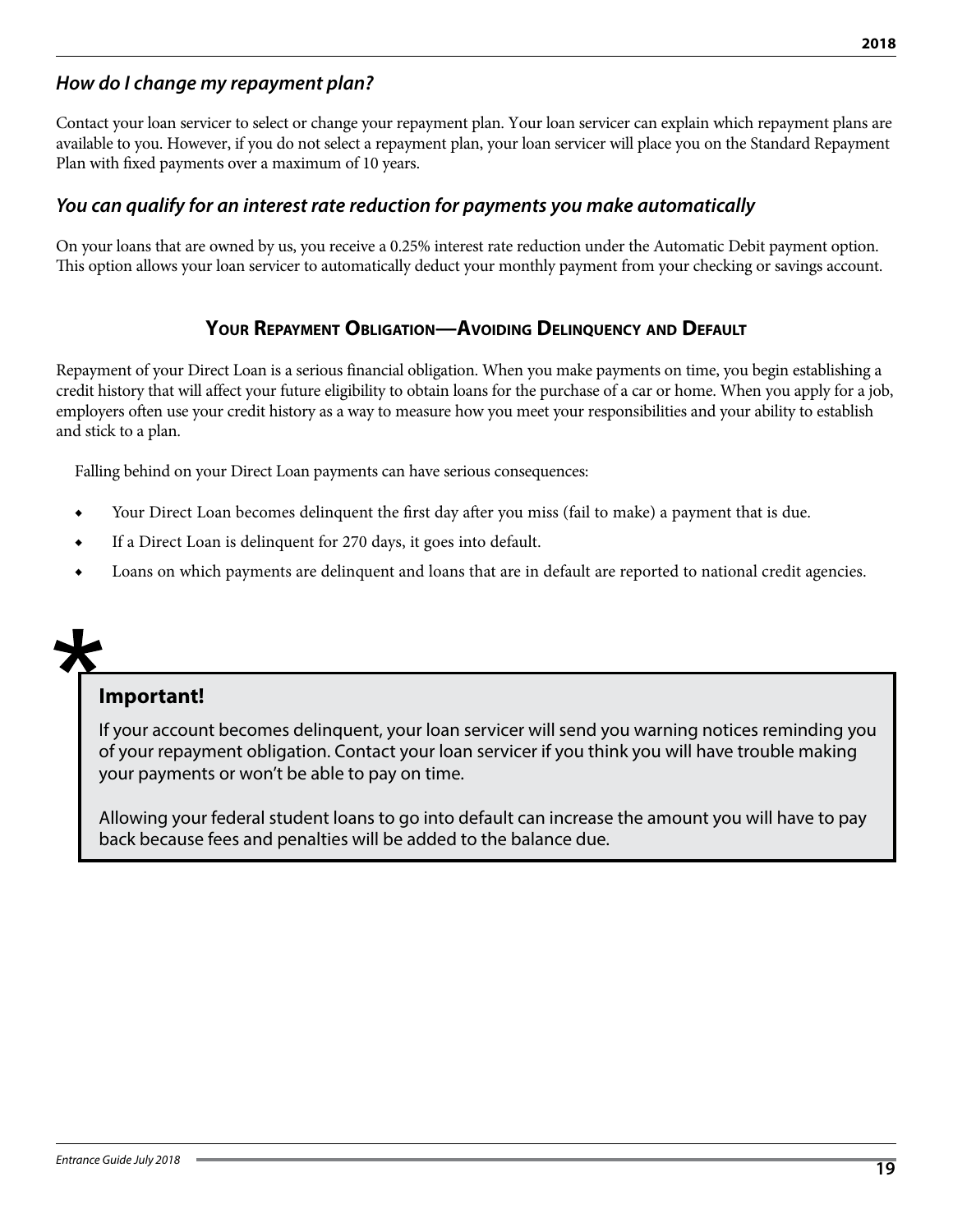# **Allowing Your Loan to Become Delinquent or To Go Into Default Can Have Negative Consequences for Many Areas of Your Life**

#### *What are the consequences for my federal student aid?*

- ◆ You will lose your eligibility for loan deferments and forbearances, and your eligibility to choose from among the available repayment plans.
- You will not be eligible for additional federal student aid if you return to school.

#### *What are the consequences for my career and future income?*

- You may be required to immediately repay the entire unpaid amount of your loan. This process is known as *acceleration.*
- ◆ You may not be eligible for certain types of employment.
- ◆ Your loans may be turned over to a collection agency, and you will have to pay additional charges, late fees, and collection costs.
- ◆ You may have part of your income withheld by the federal government. This is known as *wage garnishment*.
- ◆ Your federal and state income tax refunds may be withheld and applied to your debt. This is known as a *tax offset*.

#### *What are the consequences for my credit rating?*

- Your credit score will be damaged.
- ◆ You may have difficulty qualifying for credit cards, car loans, or mortgages and will be charged much higher interest rates.
- You may have difficulty signing up for utilities, getting car or homeowner's insurance, or getting a cell phone plan.
- You may have difficulty getting approval to rent an apartment (credit checks may be required).

# **Alert**

Although your credit history is not taken into account in determining your eligibility for Direct Subsidized Loans and Direct Unsubsidized Loans, your credit history will be affected if you do not repay your federal student loans under the repayment plan you agree to when you enter repayment.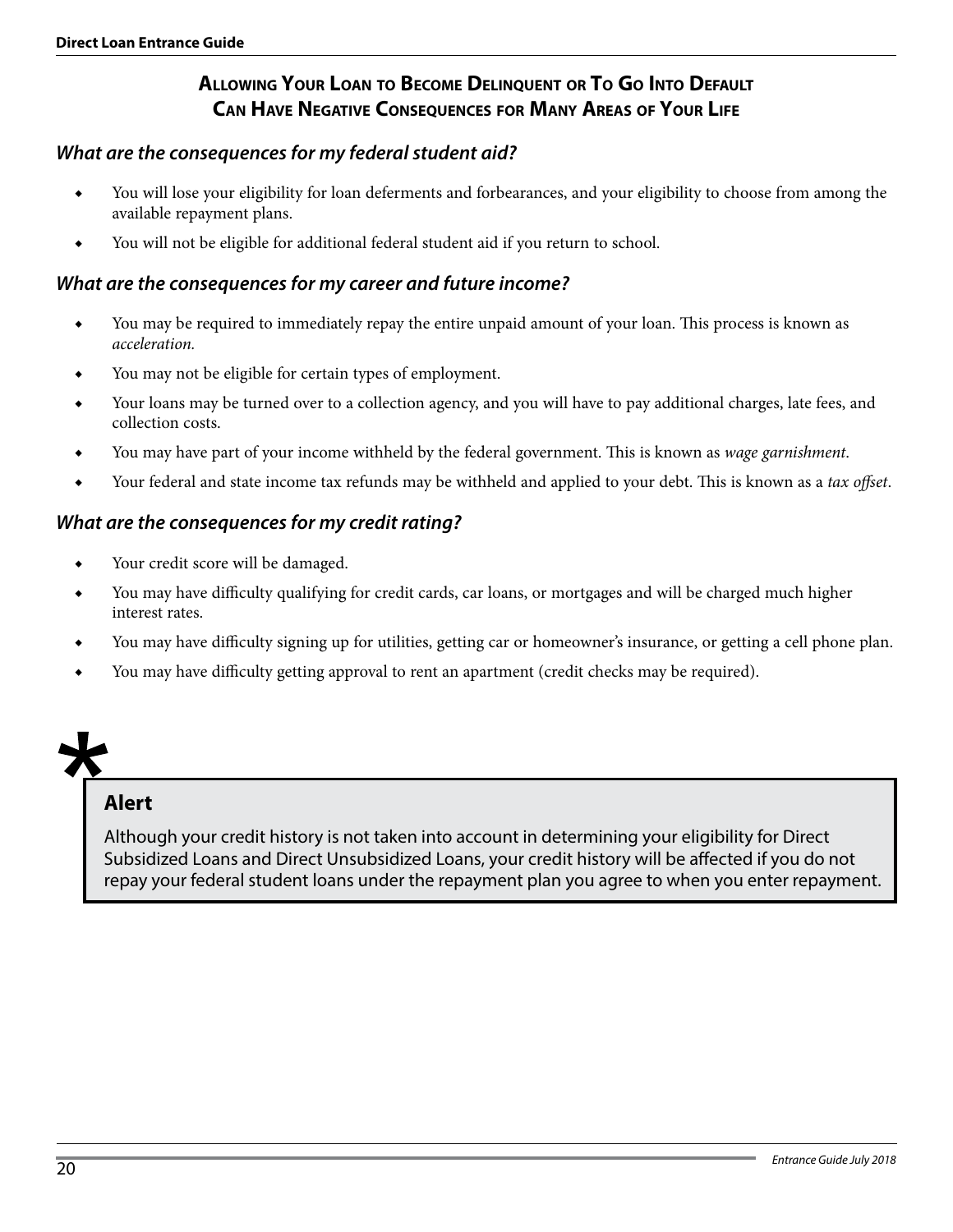# **Strategies for Avoiding Delinquency and Default**

# *Borrow only what you need.*

You have to pay back your federal student loans even if you do not complete your studies, are unable to get a job after graduating, or are not satisfied with the educational services you received from your school.

- Borrow as a last resort and only borrow what you need. Money you don't borrow is money you don't have to pay back.
- Consider reducing the amount of money you borrow, if you can. You may request and borrow a lower federal student loan amount than you qualify for. If you find later in the year that you need additional loan funds, you can request a higher federal student loan amount.

### *Plan ahead.*

- ◆ Make sure you have a budget for the whole year, not just the next few months.
- Keep in mind that you may have large one-time expenses, such as tuition or books, at the start of each year or semester.
- Be aware that you may receive your funding, such as loan payments or grants, only a few times a year.
- For more on this topic, see the later section Financial Planning and Debt Management on page 27.

#### *Pay for expenses with money you earn and save.*

Live within your means, and you will set yourself up for future success. You don't have to repay money you didn't borrow in the first place!

#### *Be a smart borrower.*

- If you can, pay any interest that accrues on your Direct Unsubsidized Loans, Direct PLUS Loans, and Direct Subsidized Loans that have lost eligibility for the subsidy, while you're in school. Paying interest as it accrues, instead of allowing it to be capitalized (added to the principal balance you must pay once you leave school), reduces the amount you will pay over time.
- ◆ Use your federal student loan money only to pay for authorized education expenses at the school that certified your loan eligibility.
- Pay off debt with a high interest rate. If you have any debt with a high interest rate (e.g., credit cards), pay that debt off as soon as possible.
- Use savings now to reduce borrowing. Money you don't borrow in the first place is money you don't have to pay back or pay interest on.

# **Remember!**

Federal loans are not generally included in debts eliminated under personal bankruptcy. Contact your loan servicer to discuss federal student loan repayment.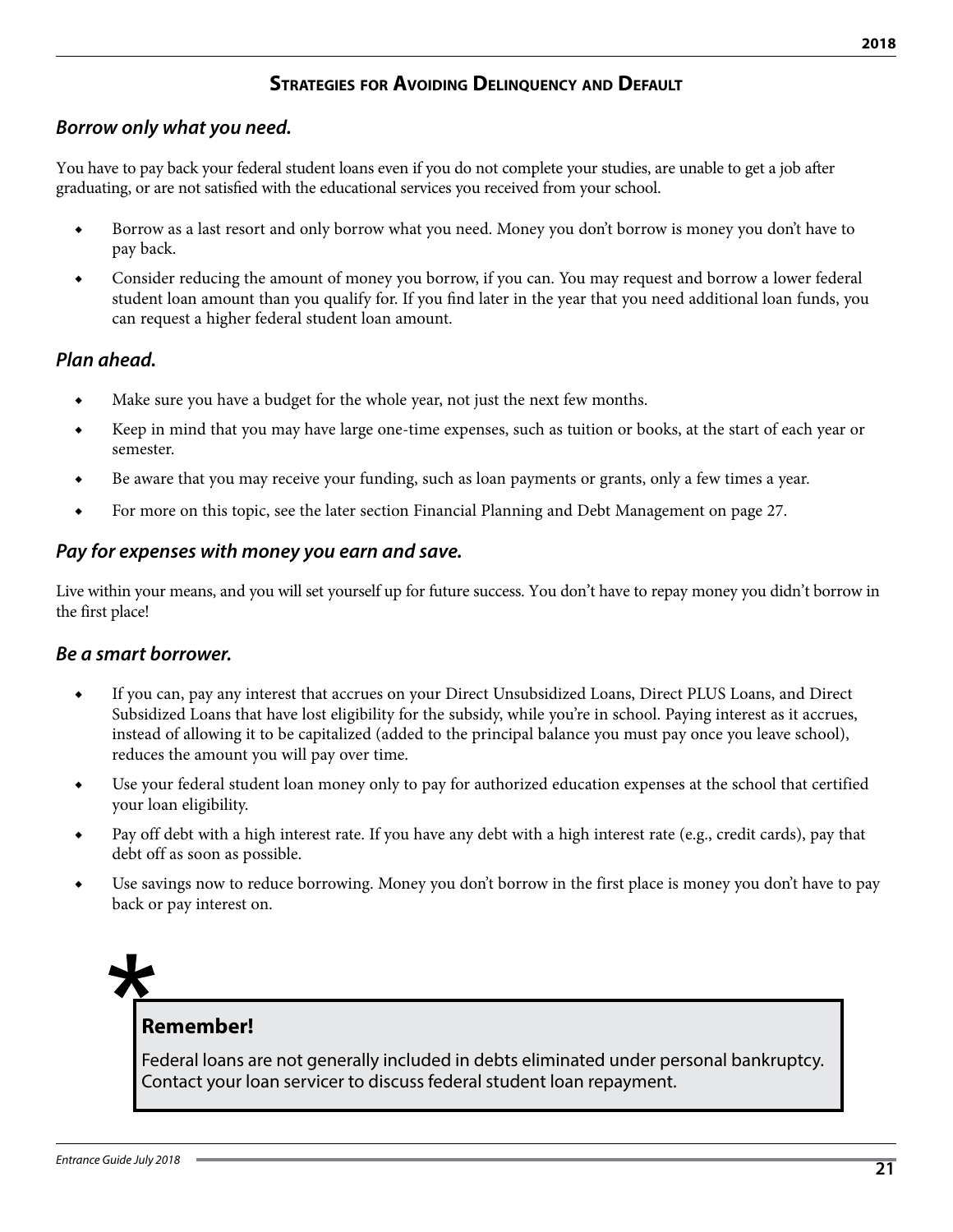#### *Control your education and non-education expenses.*

- Which ones are vital and which ones are nice to have? Rank them and reduce the amount you spend on lowerpriority expenses.
- ◆ Share housing or live at home.
- ◆ Buy used textbooks or rent textbooks.
- ◆ Take public transit or carpool.
- ◆ Lower your cell phone bill.
- Choose less expensive entertainment options.
- ◆ Try adjusting the expenses in your budget and see how it affects your need for income for the year.
- As much as possible, pay expenses with money you've earned and saved.

# **Is your budget realistic?**

Compare your budget to the amount you actually spend in a given month.

You may be surprised how fast small expenses can add up!

#### *Finish your program and graduate.*

When you graduate, you are more likely to increase your employability, career options, and potential income. However, making smart choices about your occupation and career path can also ensure you have the resources to meet your federal student loan obligations.

#### *Stay in touch with your loan servicer.*

Visiting your servicer's website, using their online payment options, and signing up for electronic correspondence can help ensure that you never miss a letter or bill. Open all your mail and read everything about your federal student loan(s). Contact your loan servicer before you miss a payment on your federal student loan(s). Your loan servicer can explain your repayment options so you can avoid missing a payment. If you are not sure of your loan servicer and for information pertaining to your loans, please visit **https://nslds.ed.gov/npas/index.htm**.

#### *Pay on time.*

It is very important that you make your Direct Loan payments on time. Contact your loan servicer if you think you will have trouble making your payments or won't be able to pay on time.

# **Remember!**

You must make payments on your federal student loan even if you do not receive a bill or repayment notice. You are also responsible for staying in touch with your loan servicer.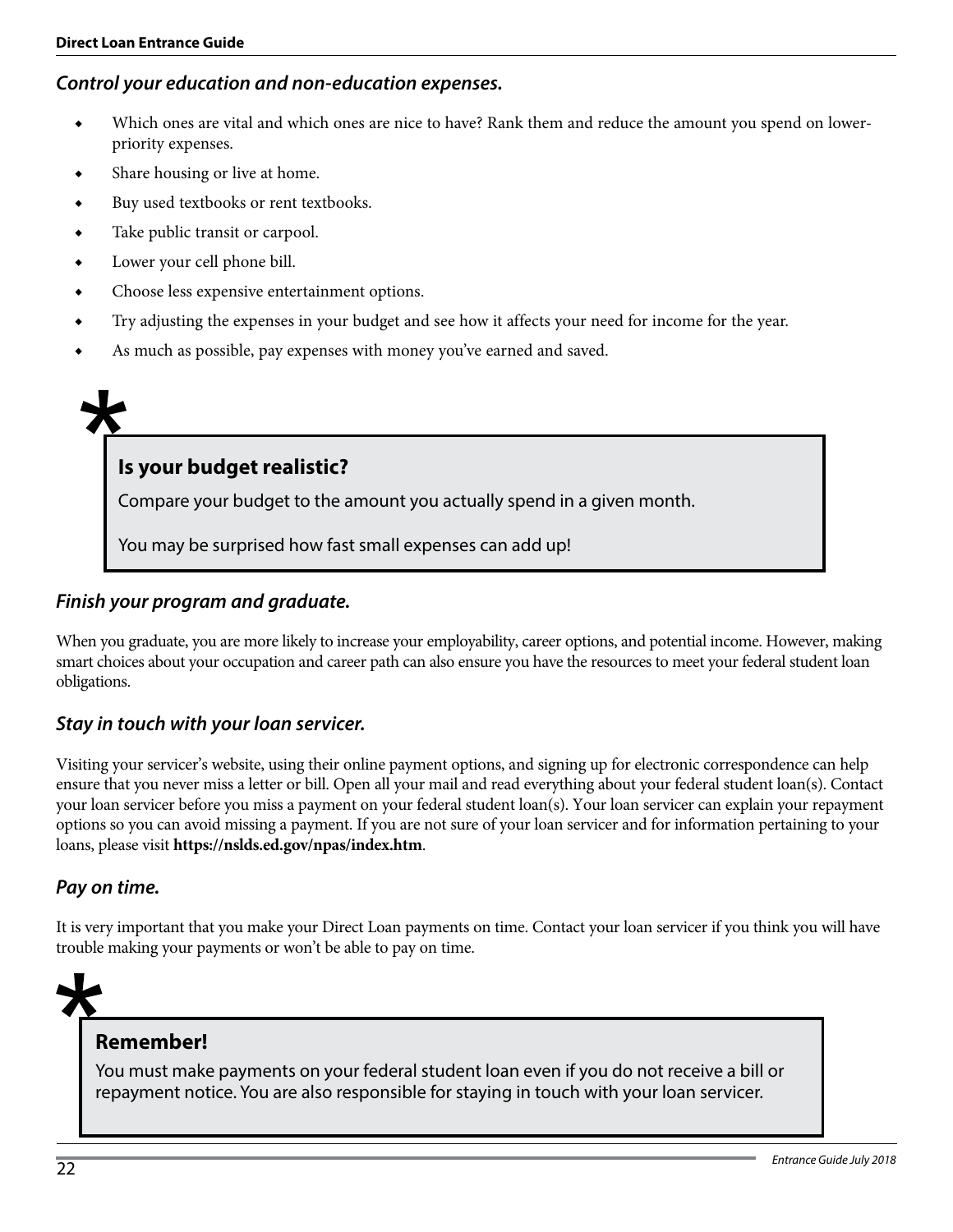#### *Select a more appropriate repayment plan.*

One way to avoid default is to lower your monthly payments by changing to a different repayment plan. Some repayment plans have a monthly payment based on your income. You are never charged a fee to change repayment plans on your Direct Loans.

If lowering your monthly payment is not an option or you are experiencing only a temporary problem repaying your loans, you may be able to temporarily postpone or lower your payments by applying for deferment or forbearance.

#### **Deferment**

If you experience temporary problems in repaying your federal student loans, contact your loan servicer to see if you are eligible for deferment. A deferment allows you to temporarily stop making payments on your federal student loans. In most cases, if you have Direct Subsidized Loans and have not exceeded 150 percent of the published length of your program, you are not charged interest on those loans during deferment. You are never charged a fee for applying for a deferment on your federal student loans.

Note: Interest will continue to be charged during deferment on your Direct Unsubsidized Loans and Direct PLUS loans. If you do not pay this interest during the deferment, it will be capitalized at the end of the deferment.

### *You may qualify for a deferment if you are*

- ◆ enrolled at least half time at an eligible postsecondary school;
- ◆ in a full-time course of study in a graduate fellowship program;
- ◆ in an approved full-time rehabilitation program for individuals with disabilities;
- ◆ unemployed or unable to find full-time employment (for a maximum of three years);
- ◆ experiencing an economic hardship (including serving in the Peace Corp) as defined by federal regulations (for a maximum of three years);
- serving on active duty during a war or other military operation or national emergency and, if you were serving on or after Oct. 1, 2007, for an additional 180-day period following the demobilization date for your qualifying service;
- ◆ performing qualifying National Guard duty during a war or other military operation or national emergency and, if you were serving on or after Oct. 1, 2007, for an additional 180-day period following the demobilization date for your qualifying service; or
- ◆ a member of the National Guard or other reserve component of the U.S. armed forces (current or retired) and you are called or ordered to active duty under certain circumstances: (1) while you are enrolled at least half time at an eligible school; (2) within six months of having been enrolled at least half time during the 13 months following the conclusion of your active duty service; or (3) until you return to enrolled student status on at least a half-time basis, whichever is earlier.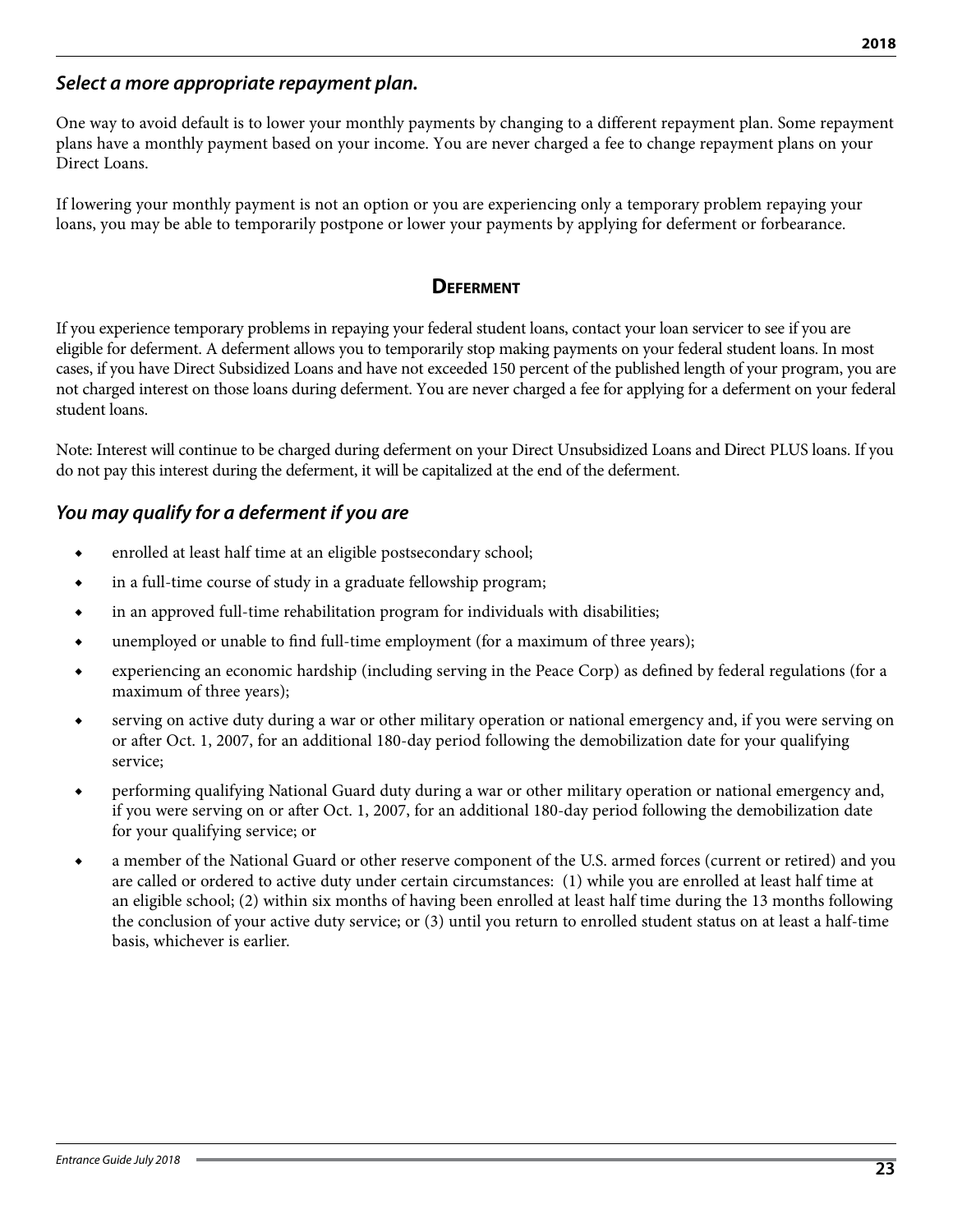### **Forbearance**

If you are having temporary problems repaying your Direct Loans and are not eligible for a deferment, contact your loan servicer to see if you are eligible for forbearance. A forbearance is another method of temporarily postponing or reducing loan payments. You are never charged a fee for applying for a forbearance on your Direct Loans.

# *You may be granted a forbearance if you meet one of the following requirements:*

- You are unable to make your scheduled loan payments for reasons including, but not limited to, financial hardship and illness.
- You are serving in a medical or dental internship or residency program and you meet specific requirements.
- ◆ The total amount you owe each month for all of the Direct Loans you receive is 20 percent or more of your total monthly gross income (for a maximum of three years).
- ◆ You are serving in an approved AmeriCorps position.
- ◆ You are performing a teaching service that would qualify for loan forgiveness under the requirements of the Teacher Loan Forgiveness Program.
- You qualify for partial repayment of your loans under the Student Loan Repayment Program, as administered by the Department of Defense.
- You are called to active duty in the U.S. armed forces.
- **Note**: Interest will continue to be charged during a forbearance on all types of loans. If you do not pay this interest, it will be capitalized at the end of the forbearance.



# **Did you know?**

Periods of deferment and forbearance do not count toward the maximum length of time you have to repay your federal student loans, except for periods while on Economic Hardship Deferment, under the income-driven repayment plans.

For more information on deferment and forbearance, visit **https://StudentAid.ed.gov/sa/repay-loans/deferment-forbearance**.

# **Loan Consolidation**

A Direct Consolidation Loan may help make payments more manageable by combining several federal student loans into one loan with one monthly payment. You need to apply for loan consolidation and choose a repayment plan. Depending on the amount of your student loans and the repayment plan you choose, you have between 10 and 30 years to repay your Direct Consolidation Loan. (Private education loans are not eligible for consolidation, but they may be taken into account when determining your maximum repayment period under certain repayment plans.)

The interest rate for Direct Consolidation Loans is fixed. The fixed rate is the weighted average of the interest rates on all of the loans you consolidate, rounded up to the nearest 1/8 of 1%. There is no cap on the interest rate on a Direct Consolidation Loan. To learn more, visit **https://StudentAid.ed.gov/sa/repay-loans/consolidation**.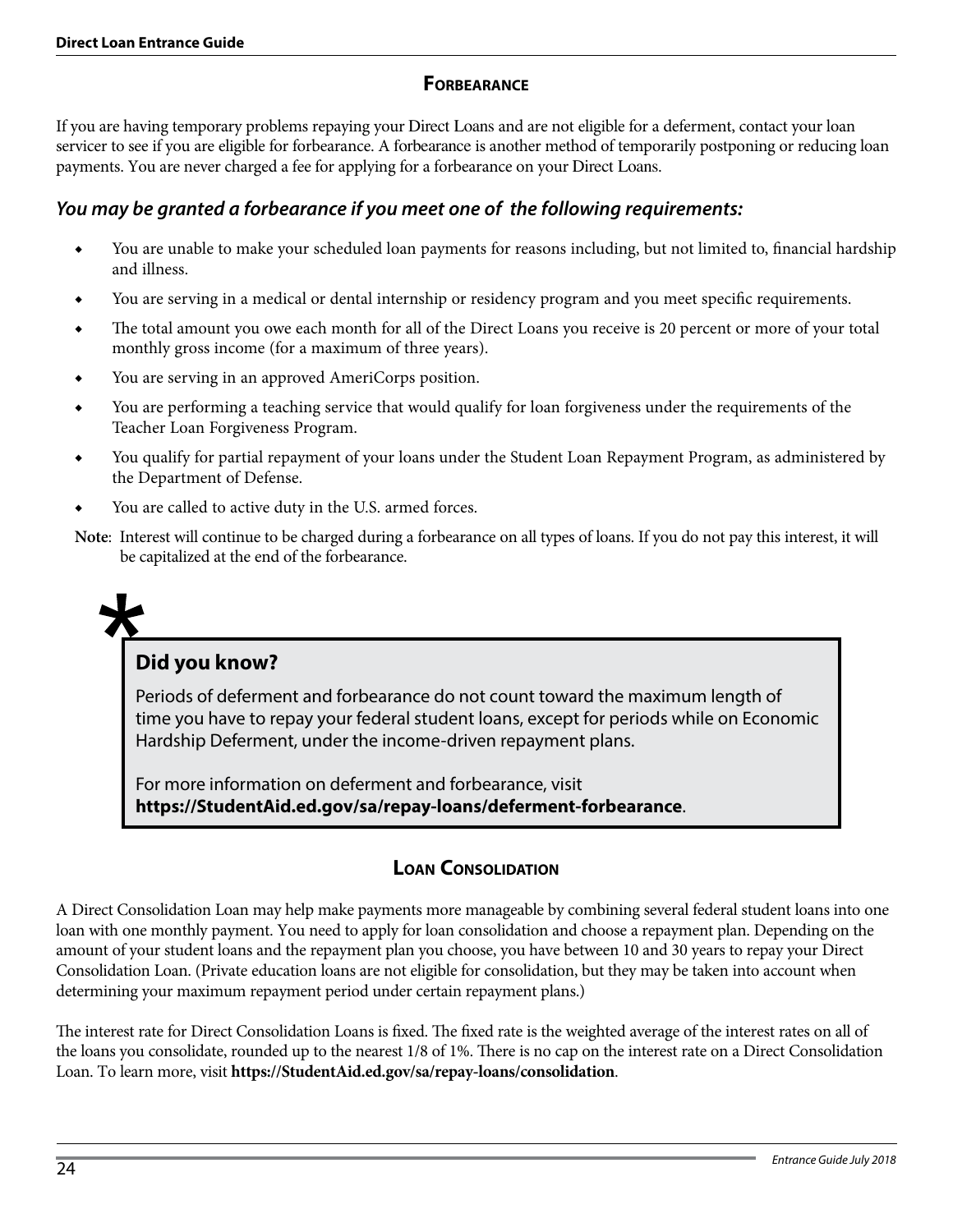# *How can consolidation help me manage my debt?*

Loan consolidation can offer you benefits to help manage your education debt. Through consolidation, you can

- ◆ make lower monthly payments by increasing your repayment period, and
- ◆ make a single monthly loan payment on one bill to one lender.

As with other types of student loans, you may prepay a Direct Consolidation Loan without penalty and may change repayment plans if you find that your current plan no longer meets your needs.

#### *Is there a downside to consolidation?*

Although consolidation can help many students manage their monthly payments, there are some cases when a Direct Consolidation Loan may not be right for you:

- ◆ Any outstanding interest on the loans you consolidate will be capitalized immediately upon consolidation.
- ◆ Because Direct Consolidation Loans can have a repayment period of up to 30 years, you may be increasing the total amount you have to pay in interest.
- ◆ If you consolidate Perkins Loans, you lose eligibility for cancellation benefits that are available only for Perkins Loans, and you also lose eligibility for Perkins Loan interest subsidy benefits.

#### **Loan Forgiveness and Discharge**

Under certain circumstances, you may have all or a portion of your Direct Loans forgiven or discharged. Contact your loan servicer for details. If you are unsure of your loan servicer, please visit **www.nslds.ed.gov/nslds\_SA/** for information pertaining to your loans.

#### *Loan forgiveness programs*

#### **Teacher Loan Forgiveness Program**

You are eligible for Teacher Loan Forgiveness if you teach full time at certain elementary or secondary schools or educational service agencies that serve low-income students.

This program forgives up to \$5,000 (up to \$17,500 for highly-qualified teachers in certain subject areas) of your Direct Subsidized Loans and Direct Unsubsidized Loans (not Direct PLUS loans), provided you teach for five consecutive years as a highly qualified teacher. For more information, visit **https://StudentAid.ed.gov/sa/repay-loans/forgiveness-cancellation/ teacher**.

#### **Public Service Loan Forgiveness (PSLF) Program**

PSLF forgives all of your remaining Direct Loan debt after you have made the 120 qualifying payments. To be eligible for PSLF, you must be

- making payments under a qualifying repayment plan; and
- working full-time at a qualifying public service organization while making 120 qualifying monthly payments.

For more information, visit **https://StudentAid.ed.gov/sa/repay-loans/forgiveness-cancellation/public-service**.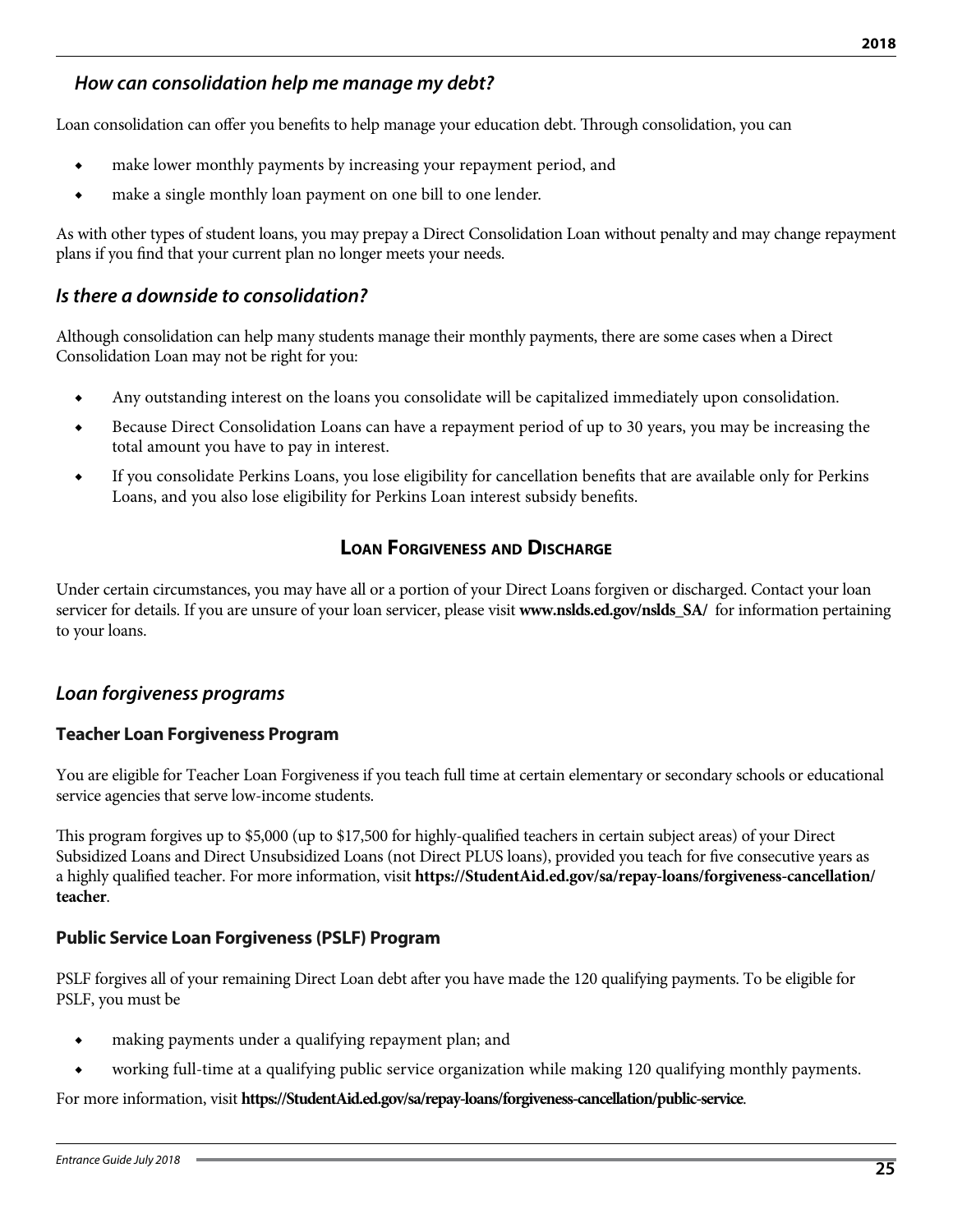### *Loan discharge*

#### **School-related discharge**

Your Direct Loans may be discharged if

- ◆ your school closed before you could complete your program,
- ◆ your school falsely certified your loan eligibility,
- ◆ your school signed your name without your authorization,
- ◆ your school failed to refund all or a portion of your Direct Loan to the loan servicer when it was required by law to do so, or
- your Direct Loan was falsely certified as a result of identity theft.

#### **Total and permanent disability discharge**

If you become totally and permanently disabled as defined in federal regulations and meet certain other requirements, your loan may be discharged. For more information, please visit **https://StudentAid.ed.gov/sa/repay-loans/forgiveness-cancellation/disability-discharge**.

#### **Death**

If you die, or if you are a parent borrower of a Direct PLUS Loan and the student for whom you obtained the loan dies, you may be eligible for a discharge.

# **Resolving Student Loan Disputes**

If you think there might be an issue with your Direct Loan, first collect and review all of your loan paperwork, then identify and document what you think the problem is. Call your loan servicer to discuss the issue. A current listing of federal loan servicers can be found at **https://StudentAid.ed.gov/sa/repay-loans/understand/servicers**. If you don't know your servicer, see "Identifying Your Loan Servicer" on page 3.

#### *The Ombudsman*

If you are unable to resolve the issue by working with your loan servicer, then, as a last resort, you may contact the Federal Student Aid (FSA) Ombudsman Group for assistance. The FSA Ombudsman Group works with federal student loan borrowers to resolve disputes or issues from an impartial, independent viewpoint.

You can find additional information about the FSA Ombudsman Group at **https://StudentAid.ed.gov/sa/repay-loans/ disputes/prepare**. You can contact the Ombudsman at:

> **FSA Ombudsman Group P.O. Box 1843 Monticello, KY 42633**

**Toll Free Phone: 1-877-557-2575**

If you would like additional information to guide you through the problem resolution process, you can visit the section "Resolving Disputes" at **https://StudentAid.ed.gov/sa/repay-loans/disputes**.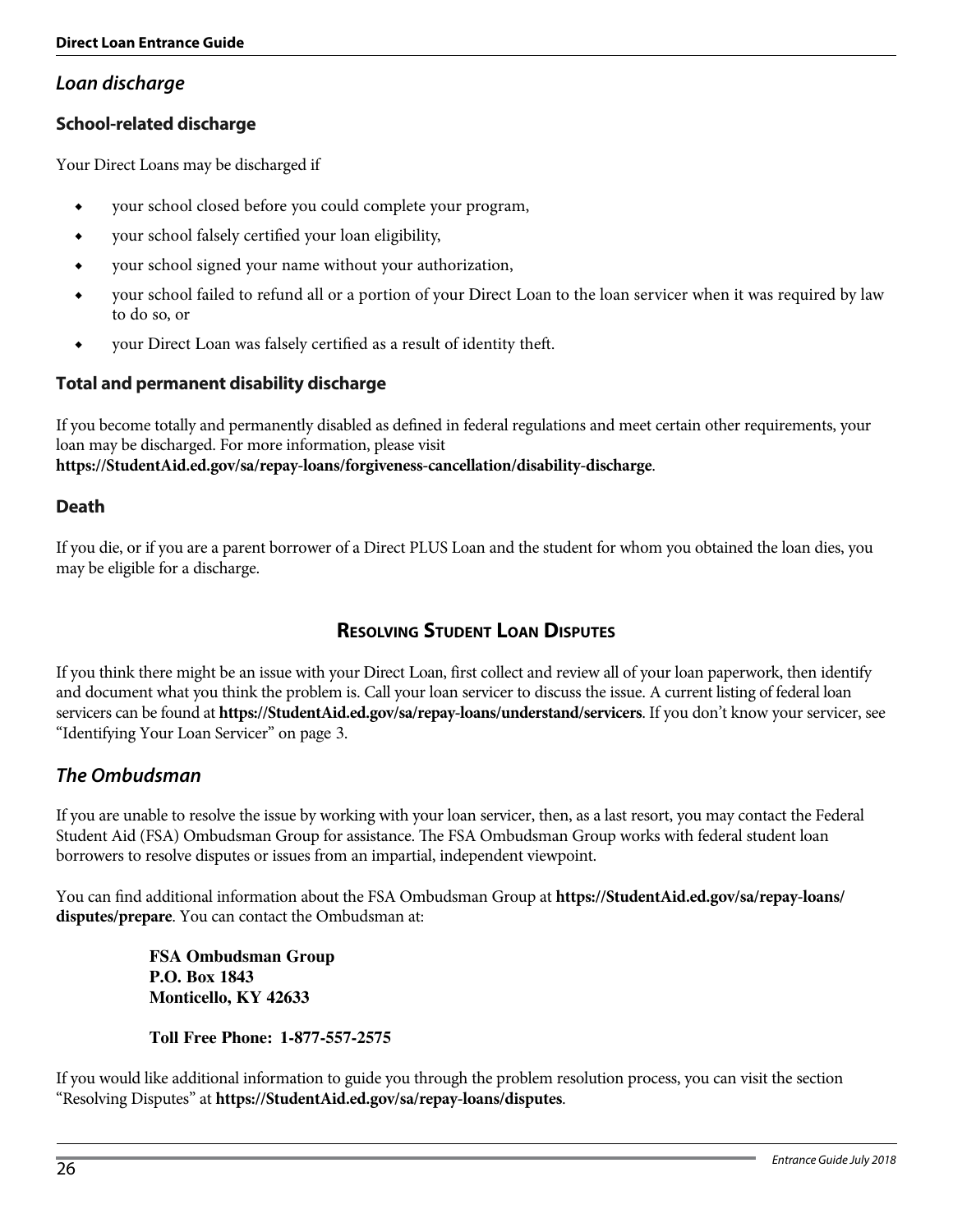# **Financial Planning and Debt Management**

Every successful aspect of your life requires planning, whether it is planning a weekend or planning a year-long project. Personal financial planning might be the most important of all because it can help secure your future.

### *Budgeting*

The first important step in planning your finances is to create a monthly budget that includes what you will earn, spend, and owe. Having a budget that you stick to will make you much more knowledgeable about your finances and about money in general.

Knowing exactly where your money is going every month can help you avoid falling further into debt and can help you see future financial issues before they arise. If you include the loan payments you will have to make under the various repayment options available to you, you can determine the repayment plans that offer payments you will be able to afford. Then you can choose the repayment plan that best helps you meet your goals (e.g., getting out of debt as quickly as possible).

### *Set short- and long-term goals.*

- ◆ Pay off credit card debt.
- ◆ Buy a car without having to borrow.
- ◆ Pay off your student loans.

#### *Save.*

- Take advantage of any retirement savings plan offered by your employer, especially any matching plan. Increase automatic deposits when you get a raise.
- Start a private savings plan. As your budget becomes more familiar to you, you will be able to come up with new ways to squeeze savings out of your monthly income. Saving just \$10 per week at 3% interest adds up to \$6,000 in 10 years.
- ◆ Set up automatic deposits from your paycheck.

# *Create a monthly spending plan and spend wisely.*

- ◆ Gather details on your income and expenses.
- ◆ Set monthly spending limits.
- ◆ Pay with money you have, and track whether you exceed your spending limits.
- ◆ Pay your credit card balance in full each month.
- ◆ Pay your bills on time.

#### *Take advantage of education-related tax incentives.*

- Stay up-to-date on federal tax deductions for education-related expenses and on interest you pay on your Direct Loans.
- Learn about tax credits for education-related expenses while attending school.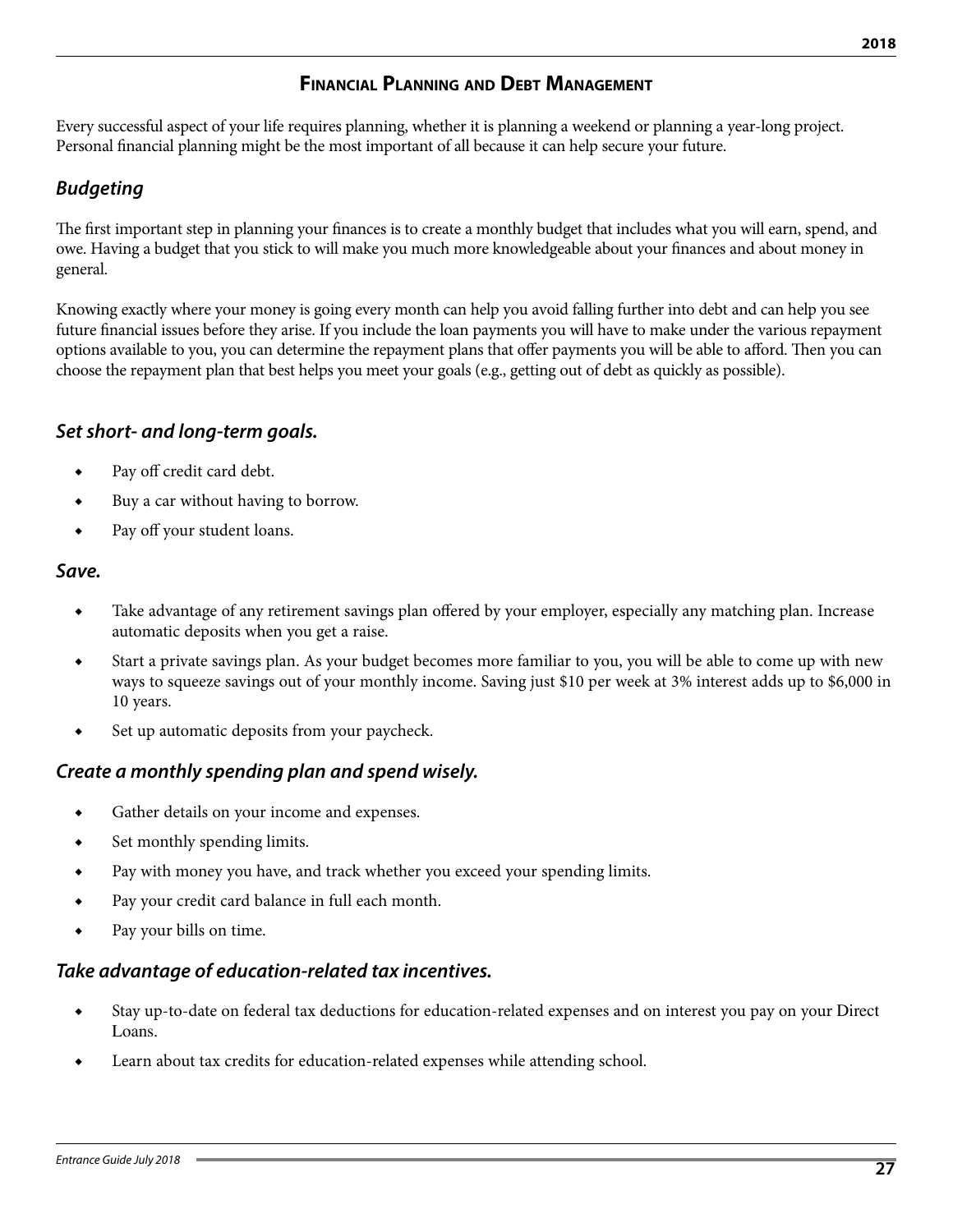# **Your Credit and Identity**

A credit report is a collection of information about you and your credit history, kept by the four major credit bureaus:

- **Equifax**
- **TransUnion**
- **Innovis**
- ◆ Experian

These credit bureaus track and store information on your credit history, such as

- ◆ how promptly you pay your bills,
- the total amount of debt you owe, and
- how many credit cards you have.

Credit bureaus also report your credit score. Lenders use your credit score to decide whether to lend you money and what interest rate to charge you. Employers and insurance companies may also check your credit score.

### *Maintain a good credit score:*

- ◆ Review your credit report. You are entitled to check your credit report once per year for free. Learn more at **https://www.annualcreditreport.com/index.action**.
- Contact credit bureaus to correct inaccurate information.
- Pay all bills on time, including federal student loan payments.
- ◆ Keep your debt-to-income ratio as low as possible.

#### *Tips on protecting your credit and identity:*

- Never give your personal information (e.g., Social Security number, date of birth, account numbers, etc.) to an individual or business with which you did not initiate contact.
- ◆ Store documents containing your personal or financial information in a safe location and shred unnecessary documents.
- ◆ Protect your passwords.
- Monitor your bank and credit card statements.
- Avoid costly credit card interest charges by using your credit card to charge only what you can afford to pay off completely at the end of the month.
- Search for the lowest annual interest rate (APR) and fees on credit cards and loans.
- Limit the number of credit cards you hold.
- Limit other borrowing, and reduce the amount you borrow for large purchases (e.g., a car) by planning ahead and saving for those purchases in advance.
- Read the fine print in every credit card and loan agreement.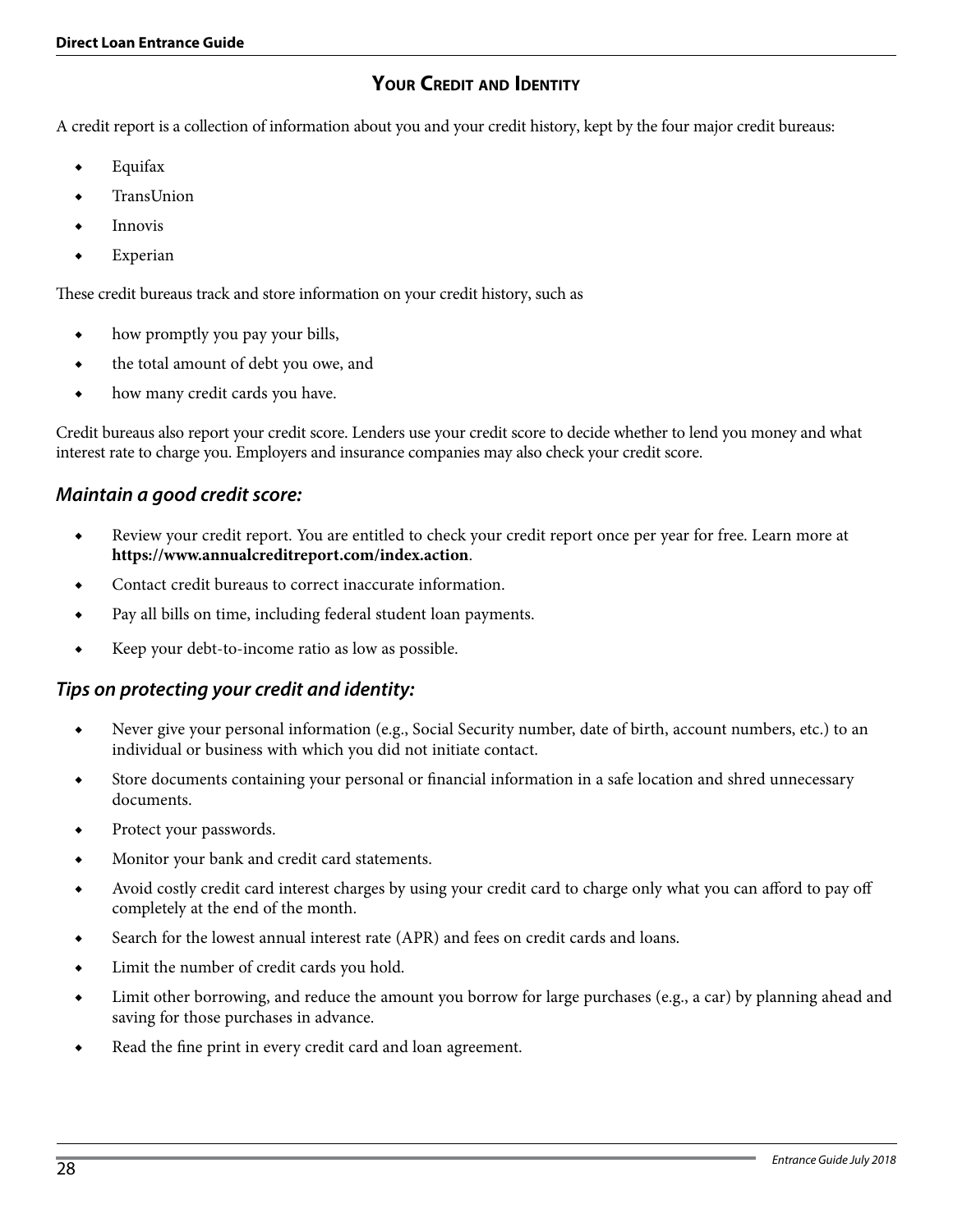#### **Remember!**

Borrowers with higher credit scores are charged lower interest rates than those with lower credit scores. (*This does not apply to federal student loans*.)

For more information on credit reports and credit scores, you can visit the Federal Trade Commission (FTC) website at **www.ftc.gov/**.

# **Financial Literacy**

If you are similar to most first-time Direct Loan borrowers, the Direct Loans you will be receiving to help finance your postsecondary education will be your first substantial financial commitment. One of the best ways you can help prepare yourself to meet that commitment is to become financially literate (knowledgeable).

# *What is financial literacy?*

The President's Advisory Council on Financial Capability defines "personal financial literacy" as the ability to use knowledge and skills to manage financial resources effectively for a lifetime of financial well-being. Financial literacy includes skills in credit and debt management and the knowledge necessary to make financially responsible decisions.

Federal Student Aid defines "financial literacy" as the ability for postsecondary students to use knowledge and skills to make good decisions related to budgeting, borrowing, and repayment strategies.

# *What are the advantages of being financially literate?*

Without the necessary knowledge to properly manage your money, you're basically living on the edge—which sounds exciting, but can have very serious consequences—including personal bankruptcy.

Research shows that financial knowledge correlates with better outcomes. The financially savvy are less likely to

- ◆ engage in expensive credit card behaviors;
- ◆ fall prey to predatory lending and payday loans;
- ◆ pay penalties for making late payments and overdrawing their accounts;
- be a victim of financial scams; and
- declare personal bankruptcy.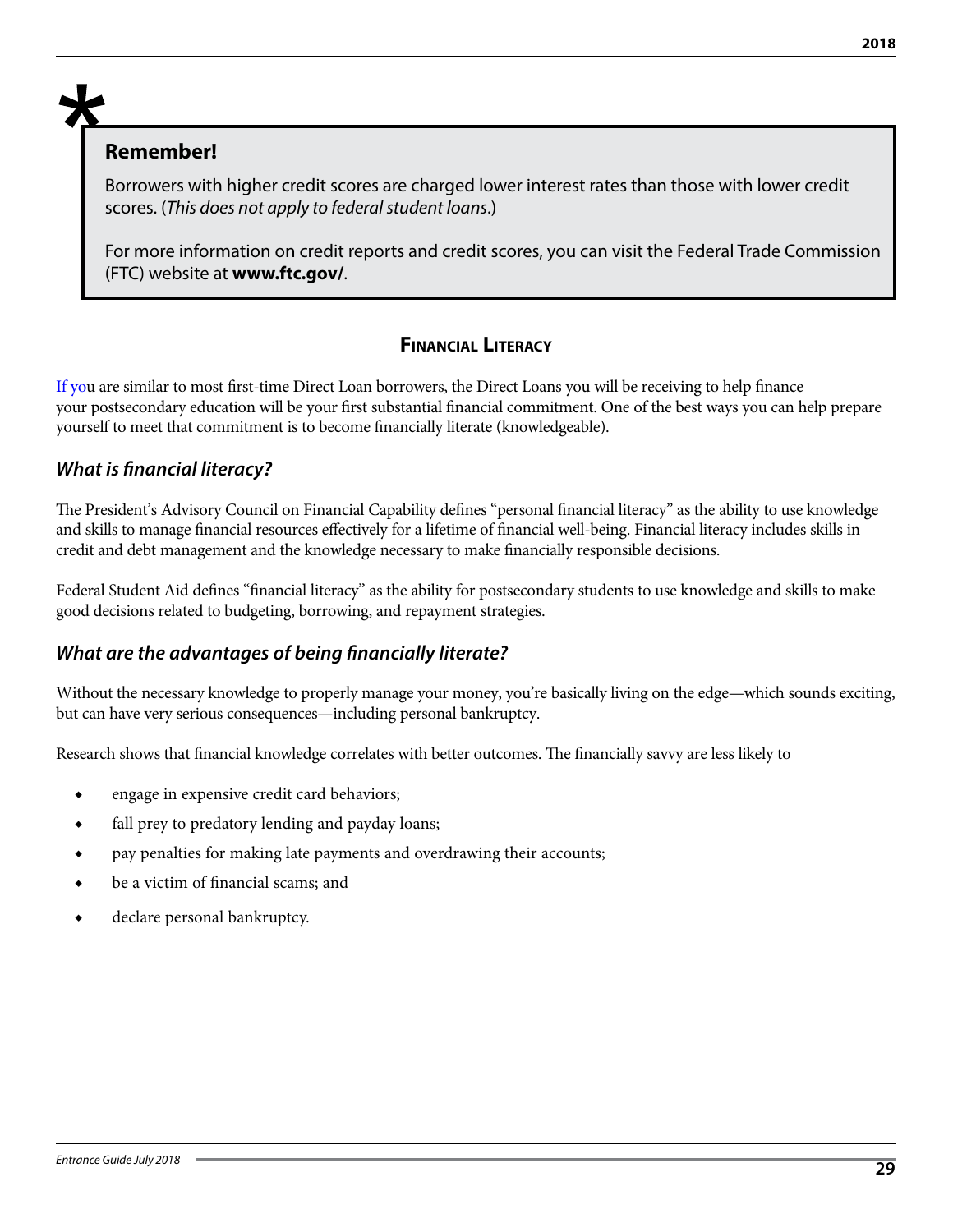# *How can I become financially literate?*

Many colleges and universities offer courses in financial literacy to their students at minimal or no cost, and many financial service businesses offer similar courses for free to their customers (and potential customers). The best way for you to prepare to meet your financial obligations and to protect yourself against financial pitfalls is to take advantage of free or low-cost courses offered at your school or online by financial services organizations.

If you are interested in learning more about financial literacy, check out the tools and information offered by these government and non-profit organizations:

- ◆ The Treasury Department's website **https://www.mymoney.gov/** serves as the federal government's one-stop shop for federal financial literacy and education programs, grants and other information. The website is available in English and Spanish.
- ◆ The National Financial Education Network is the Treasury Department's resource center and can be found at **https://www.treasury.gov/resource-center/financial-education/Pages/commission-index.aspx**.
- National Endowment for Financial Education (NEFE) at **www.nefe.org**/ is a private, nonprofit national foundation dedicated to empowering financial decision making for individuals and families through every stage of life.
- ◆ American Student Assistance (ASA) at **https://www.saltmoney.org/** is a private, nonprofit national foundation that provides content, forms and tools to help you make smart financial decisions before, during, and after college.
- ◆ The Consumer Finance Protection Bureau at **https://www.consumerfinance.gov/practitioner-resources/ adult-financial-education/** offers clear, impartial answers to hundreds of financial questions and the information you need to make more informed choices about your money.

# **Helpful Resources**

Keep your loan paperwork in a safe place, including your MPN, disclosure notices, and billing statements. These provide you with a record of the terms of your federal student loan(s) and how much you have borrowed. Copies of your MPN are available on **https://StudentLoans.gov/myDirectLoan/index.action** if you completed your MPN electronically.

If you choose to receive electronic correspondence, copies of that correspondence will be available from your loan servicer.

You can find information about all of your federal student loans on the National Student Loan Data System (NSLDS) by visiting **www.nslds.ed.gov/nslds\_SA/**.

Your servicer can also assist you with questions you may have about your loan. If you don't know your servicer, see Identifying Your Loan Servicer on page 3.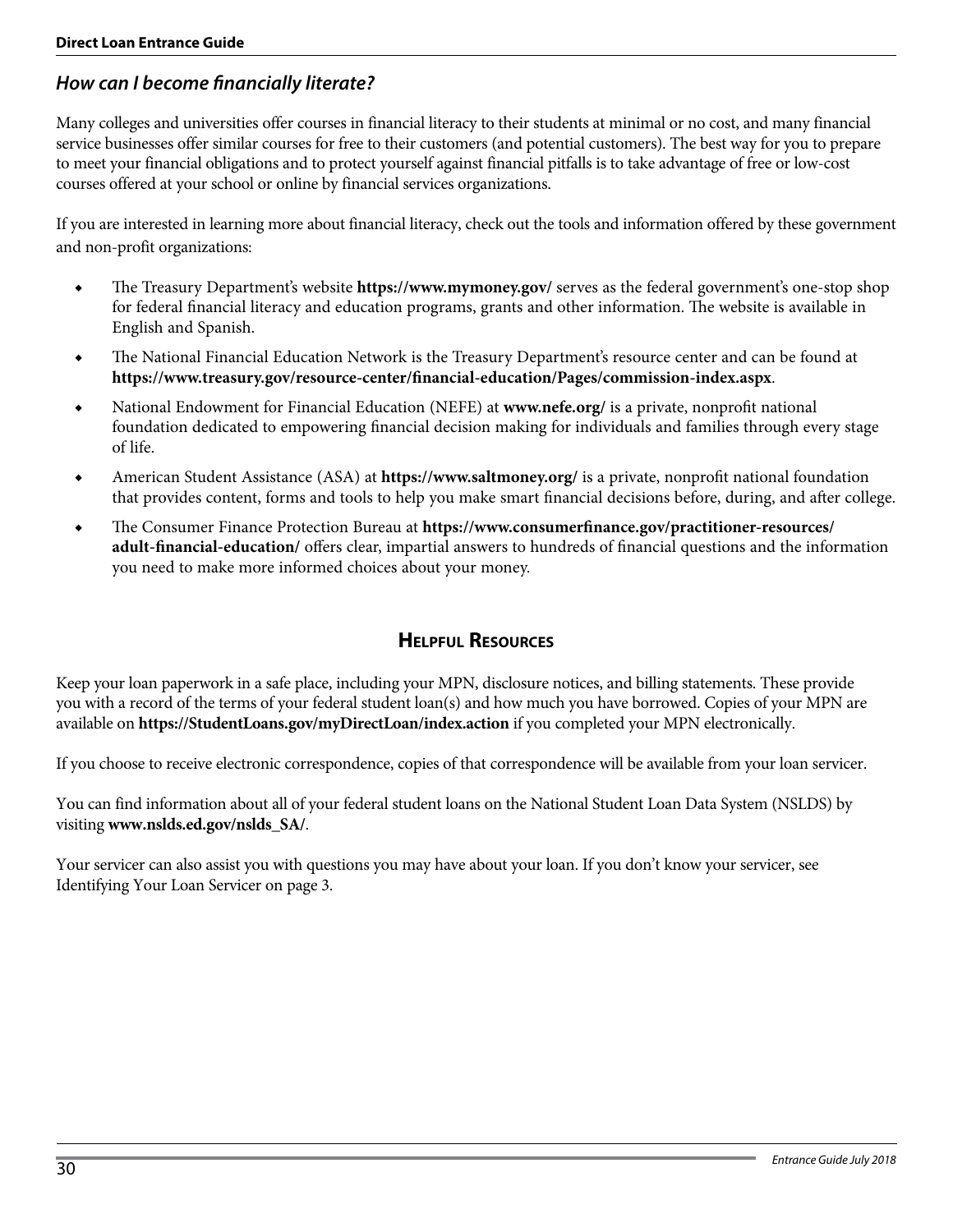| <b>STUDENT CONTACT INFORMATION AND ACKNOWLEDGMENT</b>                                                                                                                                                                                                                                                                                                                                                                                                                                                                                                                               |  |  |  |  |  |
|-------------------------------------------------------------------------------------------------------------------------------------------------------------------------------------------------------------------------------------------------------------------------------------------------------------------------------------------------------------------------------------------------------------------------------------------------------------------------------------------------------------------------------------------------------------------------------------|--|--|--|--|--|
| You are required to provide your current contact information to your loan servicer. If you complete entrance<br>counseling online, your contact information will automatically be provided to your loan servicer. If you did not<br>(and will not) complete entrance counseling online, you may use this form to provide the information to your<br>school. You are also required to notify your loan servicer of any changes to your contact information after you<br>leave school. You can use the form for that as well. You must complete all items on both the front and back. |  |  |  |  |  |
| You must provide your loan servicer with your contact information as well as information on<br>Important:<br>your next of kin and two personal references. You must keep the information current.                                                                                                                                                                                                                                                                                                                                                                                   |  |  |  |  |  |
| <b>Personal Information (Please print clearly)</b>                                                                                                                                                                                                                                                                                                                                                                                                                                                                                                                                  |  |  |  |  |  |
| Last Name, First Name (Middle Name is Optional)                                                                                                                                                                                                                                                                                                                                                                                                                                                                                                                                     |  |  |  |  |  |
| <b>Your Permanent Home Street Address</b>                                                                                                                                                                                                                                                                                                                                                                                                                                                                                                                                           |  |  |  |  |  |
| City, State, Zip Code/Postal Code, Country                                                                                                                                                                                                                                                                                                                                                                                                                                                                                                                                          |  |  |  |  |  |
| Area Code/Telephone Number<br><b>Email Address</b>                                                                                                                                                                                                                                                                                                                                                                                                                                                                                                                                  |  |  |  |  |  |
| Driver's License or State ID number (Optional)<br><b>Issuing State</b>                                                                                                                                                                                                                                                                                                                                                                                                                                                                                                              |  |  |  |  |  |
| Expected Employer (after leaving school)                                                                                                                                                                                                                                                                                                                                                                                                                                                                                                                                            |  |  |  |  |  |
| <b>Employer's Street Address</b>                                                                                                                                                                                                                                                                                                                                                                                                                                                                                                                                                    |  |  |  |  |  |
| Employer's City, State, Zip Code/Postal Code, Country                                                                                                                                                                                                                                                                                                                                                                                                                                                                                                                               |  |  |  |  |  |
| Employer's Area Code/Telephone Number                                                                                                                                                                                                                                                                                                                                                                                                                                                                                                                                               |  |  |  |  |  |
|                                                                                                                                                                                                                                                                                                                                                                                                                                                                                                                                                                                     |  |  |  |  |  |
|                                                                                                                                                                                                                                                                                                                                                                                                                                                                                                                                                                                     |  |  |  |  |  |
| Enter next of kin with a U.S. address different from yours, who will know your whereabouts for at least three years.                                                                                                                                                                                                                                                                                                                                                                                                                                                                |  |  |  |  |  |
| Last Name, First Name                                                                                                                                                                                                                                                                                                                                                                                                                                                                                                                                                               |  |  |  |  |  |
| <b>Street Address</b>                                                                                                                                                                                                                                                                                                                                                                                                                                                                                                                                                               |  |  |  |  |  |
| City, State, Zip Code                                                                                                                                                                                                                                                                                                                                                                                                                                                                                                                                                               |  |  |  |  |  |
| Area Code/Telephone Number<br><b>Email Address</b>                                                                                                                                                                                                                                                                                                                                                                                                                                                                                                                                  |  |  |  |  |  |
|                                                                                                                                                                                                                                                                                                                                                                                                                                                                                                                                                                                     |  |  |  |  |  |
| Please turn the page over and complete the reverse side.                                                                                                                                                                                                                                                                                                                                                                                                                                                                                                                            |  |  |  |  |  |

**2018**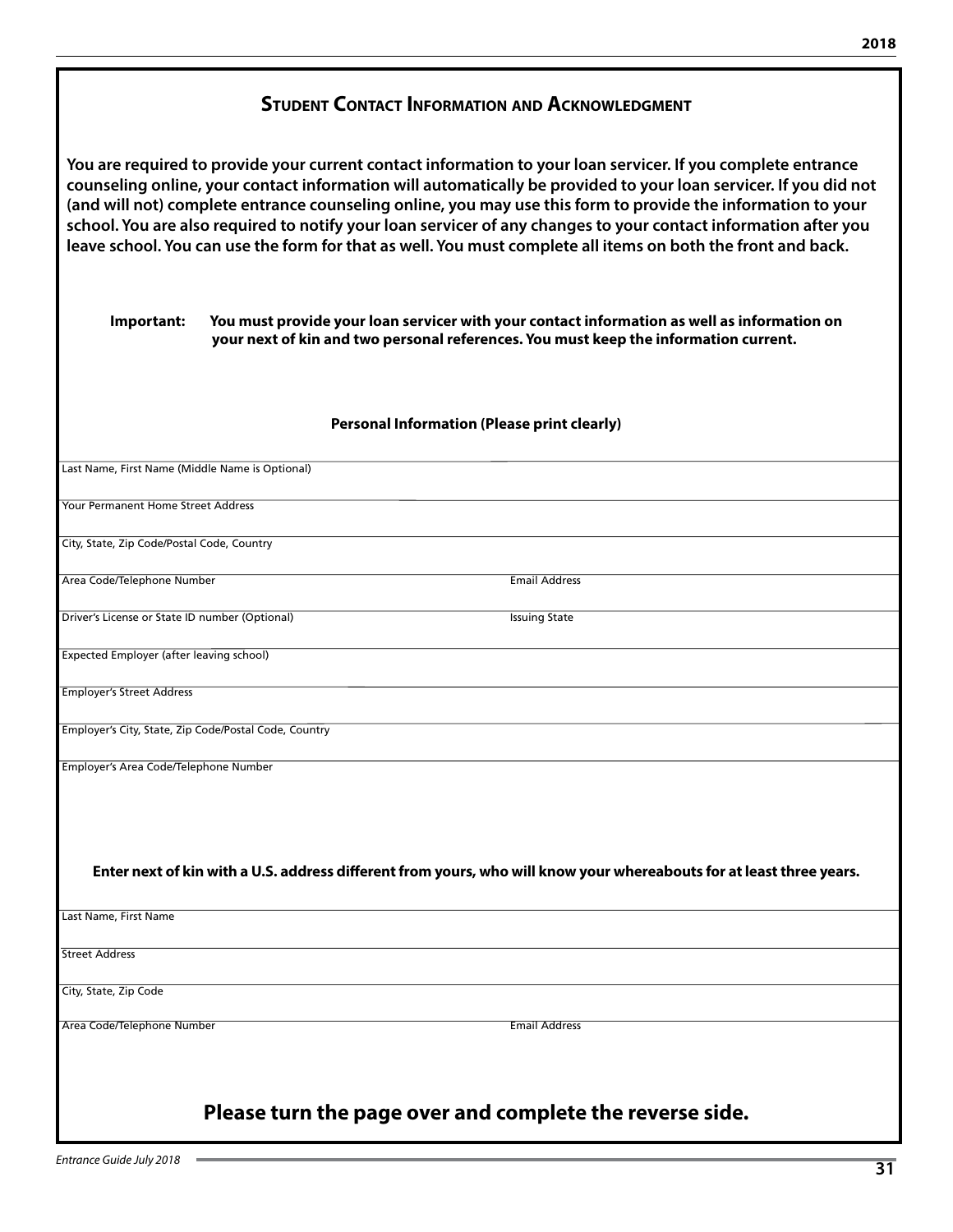|                               | <b>STUDENT CONTACT INFORMATION AND ACKNOWLEDGMENT (PAGE 2)</b>                                                                              |
|-------------------------------|---------------------------------------------------------------------------------------------------------------------------------------------|
| 1                             | References: You must list two persons with U.S. addresses different from yours,<br>who will know your whereabouts for at least three years. |
| Last Name, First Name         |                                                                                                                                             |
| <b>Street Address</b>         |                                                                                                                                             |
| City, State, Zip Code         |                                                                                                                                             |
| Area Code/Telephone Number    | <b>Email Address</b>                                                                                                                        |
| 2                             |                                                                                                                                             |
| Last Name, First Name         |                                                                                                                                             |
| <b>Street Address</b>         |                                                                                                                                             |
| City, State, Zip Code         |                                                                                                                                             |
| Area Code/Telephone Number    | <b>Email Address</b>                                                                                                                        |
|                               |                                                                                                                                             |
|                               |                                                                                                                                             |
|                               | <b>STUDENT ACKNOWLEDGMENT</b>                                                                                                               |
| $\Box$                        | I have received entrance counseling materials for Direct Loan borrowers.                                                                    |
| $\Box$                        | I have read and I understand my rights and responsibilities as a borrower.                                                                  |
| $\Box$                        | I understand that I have a loan from the federal government that must be repaid.                                                            |
| Student's Signature           | Date                                                                                                                                        |
| Student's Name (Please Print) |                                                                                                                                             |
|                               |                                                                                                                                             |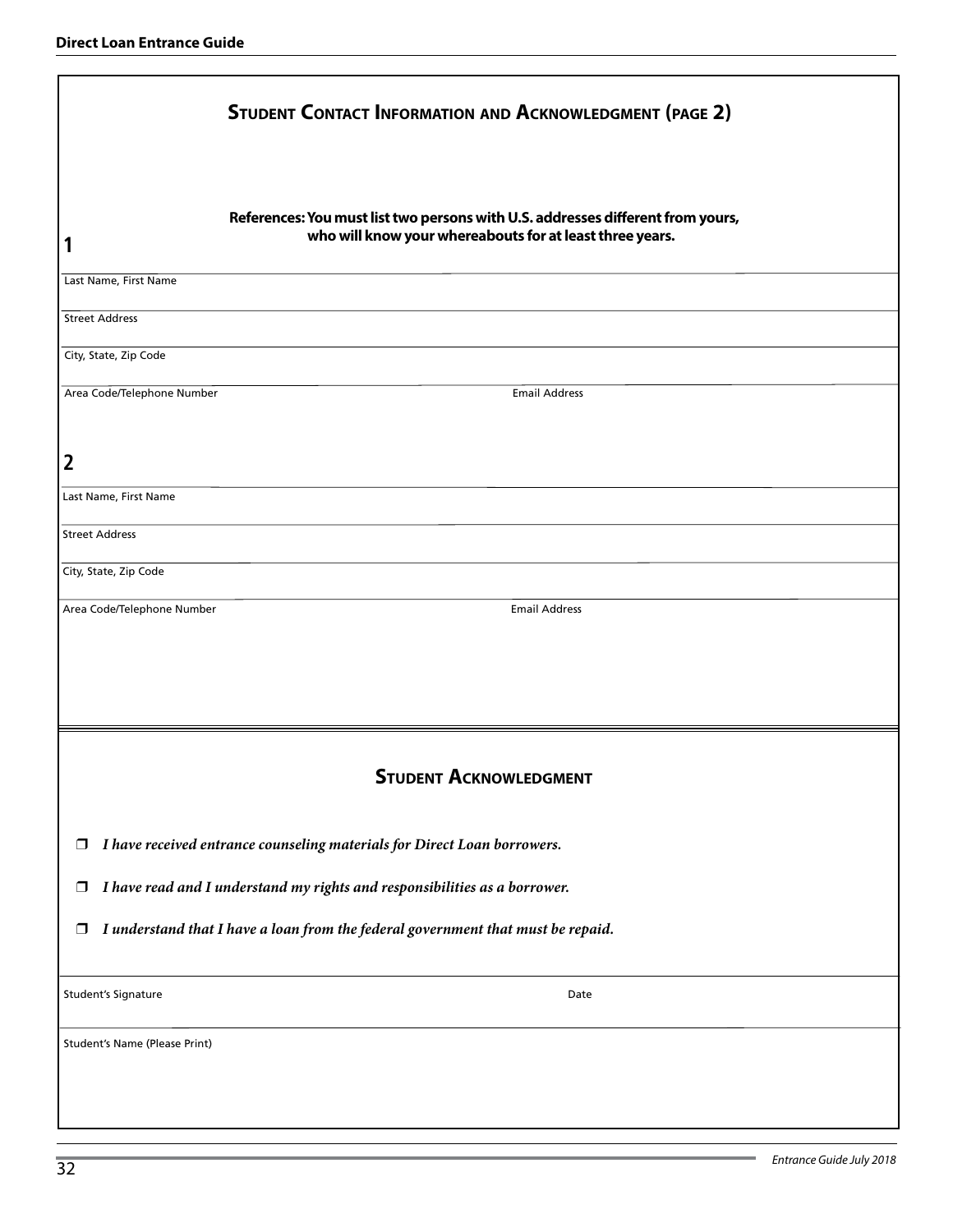# **Your Rights and Responsibilities as a Borrower**

#### **I have the right to**

- ◆ written information on my loan obligations and information on my rights and responsibilities as a borrower;
- ◆ a copy of my MPN either before or at the time my loan is disbursed;
- ◆ a grace period and an explanation of what this means;
- notification, if the Department transfers my loan to another servicer without my consent;
- ◆ a disclosure statement, received before I begin to repay my loan, that includes information about interest rates, fees, the balance I owe, and a loan repayment schedule;
- ◆ deferment or forbearance of repayment for certain defined periods, if I qualify and if I request it;
- prepay my loan in whole or in part anytime without an early repayment penalty; and
- documentation when my loan is paid in full.

#### **I am responsible for**

- completing exit counseling before I leave school or drop below half-time enrollment;
- repaying my loan according to my repayment schedule even if I do not complete my academic program, I am dissatisfied with the education I received, or I am unable to find employment after I graduate;
- notifying my lender or loan servicer if I
	- move or change my address,
	- change my telephone number,
	- change my name,
	- change my Social Security number, or
	- change employers or my employer's address or telephone number changes;
- making monthly payments on my loan after my grace period ends, unless I have a deferment or forbearance; and
- notifying my lender or loan servicer of anything that might alter my eligibility for an existing deferment or forbearance.